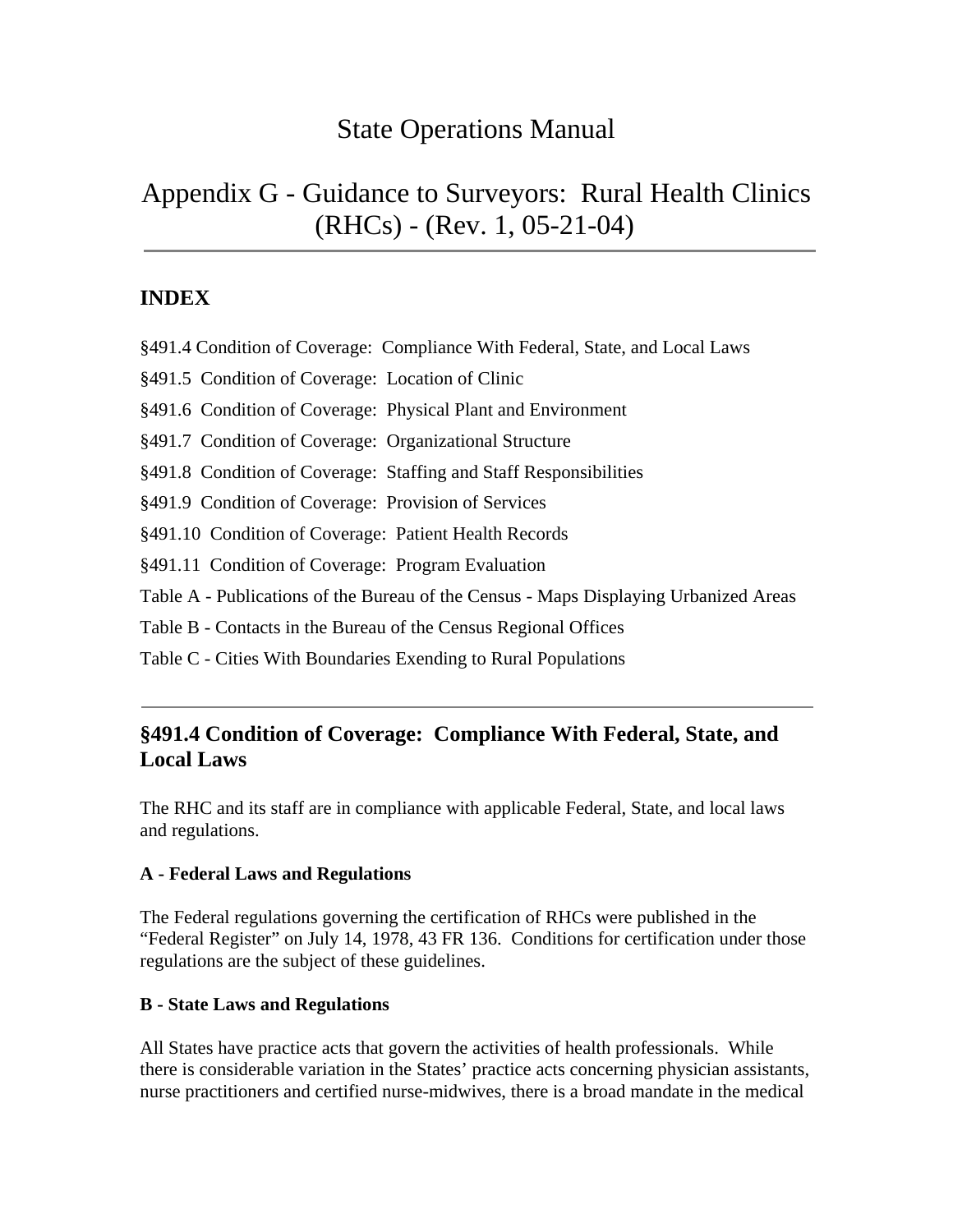<span id="page-1-0"></span>practice acts of all States giving physicians authority to diagnose and treat medical conditions. The extent to which the physician may delegate these responsibilities and to whom, and under what conditions, varies in the States. Some States have updated their practice acts since the advent of the physician assistant, nurse practitioner and certified nurse-midwife health care professionals. In some instances, these updated practice acts have included definitions and specific references to permitted/prohibited activities, supervision/guidance required by a physician, and location/situations in which nurse practitioners, certified nurse-midwives and physician assistants may function. In some States where nurse practice acts have not been significantly updated, some functions of the nurse practitioner are viewed as an extension of the traditional nursing role as being covered by the existing nurse practice act.

Rural health clinics can be certified only if the State permits - that is, does not explicitly prohibit the delivery of primary health care by a nurse practitioner, certified nurse-midwife or a physician assistant. The surveyor will encounter wide variations in the wording, interpretation, and application of States' practice acts as they affect the physician assistant, nurse practitioner and certified nurse-midwife in the RHC setting.

In situations where the State law is silent, or where the State law does not specifically prohibit the functioning of a physician assistant, nurse practitioner or certified nurse-midwife with medical direction by a physician and with the degree of supervision, guidance, and consultation required by the RHC regulations, the surveyor may consider this condition as being met. Interpretations needed on specific aspects of the State's practice act should be sought through the State regulatory agency or board(s) dealing with the practice and profession.

## **§491.5 Condition of Coverage: Location of Clinic**

Consult with the RO to preliminarily ascertain that a clinic meets the basic requirement of location prior to scheduling a survey. The clinic must be located in a rural area that is designated as a shortage area. Applicants determined not qualified under this requirement should be sent a letter (see [Exhibit 27\)](http://www.cms.hhs.gov/manuals/107_som/som107c09_exhibitstoc.asp) with the appropriate notation.

#### **A - Rural Area Location**

The law requires the clinic to be located in an area "that is not an urbanized area as defined by the Bureau of the Census." The Bureau has published both a narrative definition of an urbanized area and maps displaying the land area of urbanized areas. Lists and maps of the urbanized areas are contained in the "number of inhabitants" census volume for that State (census of population series PC-80-1-A). Note that this definition is different from that of a metropolitan statistical area (MSA). Contact the Bureau of the Census ROs or the CMS ROs for a determination on whether the clinic is located in a nonurbanized area.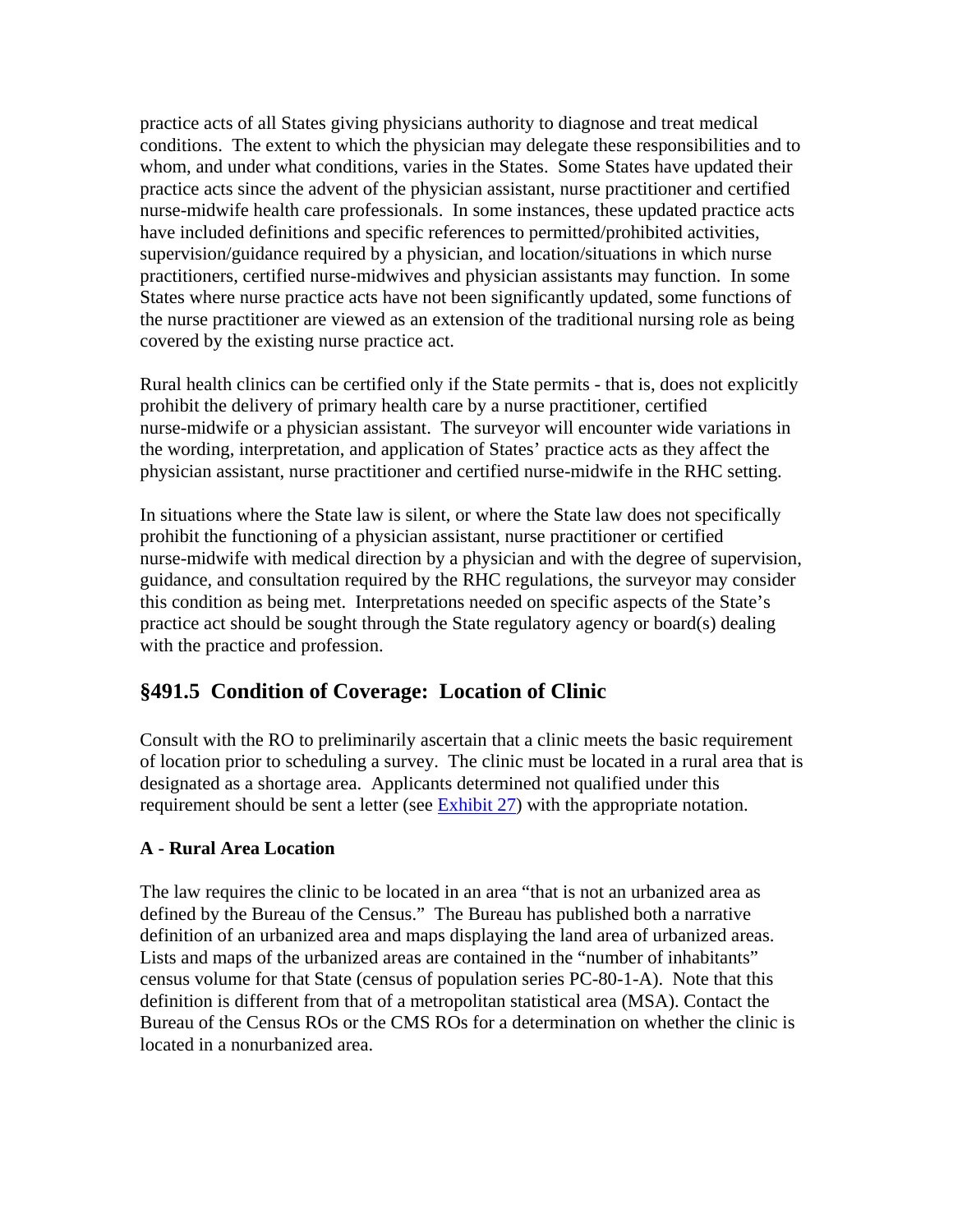#### **B - Shortage Area Designation**

After it has been ascertained that the clinic is located in a nonurbanized area, the CMS RO will certify whether or not the clinic is located in a designated shortage area. The CMS RO, after consulting with PHS RO staff, promptly responds in writing to the request for a determination. This information may be given by telephone as long as it is followed by a written response. This consultation explores designation:

- As an area with a shortage of personal health services under §330(b)(3) or 1302(7) of the PHS Act;
- As a health manpower shortage area described in  $\S 332(a)(1)(A)$  of the PHS Act;
- As an area which includes a population group which the Secretary determines has a health manpower shortage under §332(a)(1)(B) of the PHS Act;
- As a high migrant impact area described in §329(a)(5) of the PHS Act; or
- As an area designated by the chief executive officer of the State and certified by the Secretary as an area with a shortage of personal health services.

The PHS Bureau of Health Care Delivery and Assistance publishes these designations periodically in the Federal Register. Designation under any section qualifies a RHC location. The designation process is a continuing process, with additions of newly designated areas and deletions of previously designated areas occurring daily.

#### **C - Mobile Units**

A mobile unit must meet the Conditions for Certification for it to qualify as a RHC. In addition, it should be ascertained that the mobile unit has fixed scheduled locations, each of which meet the rural and shortage area requirements.

Since the mobile unit is a clinic, it is expected that the RHC services are provided in the unit and not in a permanent structure, with the unit serving only as a mobile repository for the equipment, supplies, and records. The only exception would be if the RHC services were furnished off the clinic's premises (away from the unit) to homebound patients.

Where a facility offers RHC services at a permanent structure as well as in a mobile unit, each facility must be certified separately as a RHC. This is differentiated from the situation where a permanent structure provides RHC services off the premises, e.g., to homebound patients, with the use of a vehicle to transport supplies, equipment, records, and staff.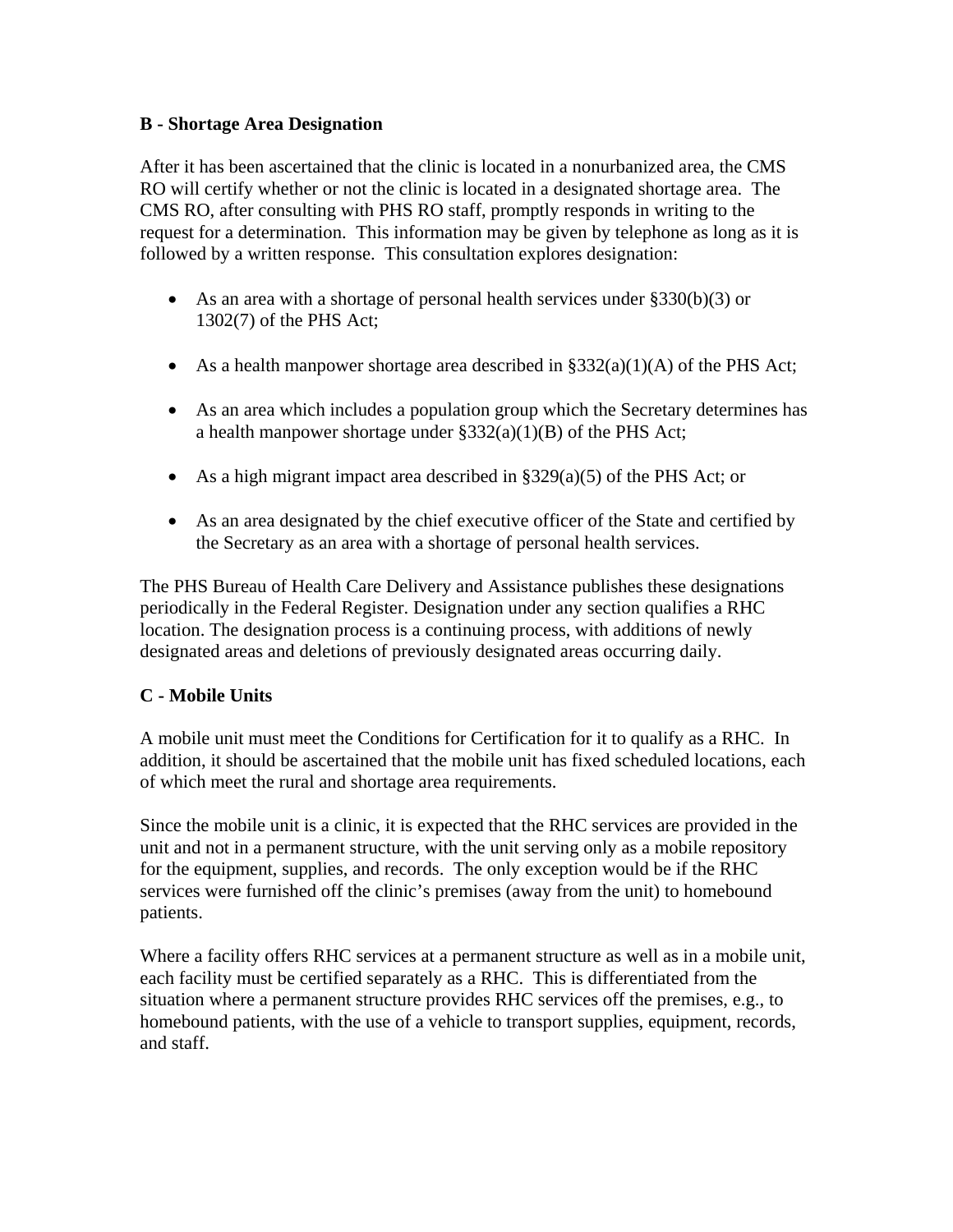#### **D - Exceptions to the Location Requirement**

There are two grandfather provisions applicable to the certification process.

### **1 - Loss of Location Eligibility**

This grandfather provision applies to the annual recertification process. It should be used as a "yes" response to item J11 and on the Form CMS-30 when a facility which was previously certified as being located in a nonurbanized and designated shortage area subsequently loses either or both of these characteristics. When this occurs, the facility does not lose its eligibility for continued participation in the program because it does not meet the location requirement. If J11 is marked "yes," mark J17 and J18 "N/A."

### **2 - Clinics Operating on July 1, 1977**

Potential applicants under this grandfather provision still have to meet the rural location requirement. The other requirement under this provision is that the Secretary has determined that the area served has an insufficient supply of primary care physicians. Facilities providing services on July 1, 1977, in a nonurbanized area that is determined to have unmet needs for primary health care but which is not a designated shortage area are potential applicants. Therefore, the facility may be primarily serving a designated area but not located in a designated shortage area. It must be determined whether the location of the clinic is an appropriate part of a service area that includes areas or populations that have been designated either as having a health manpower shortage, or as being medically underserved. Aiding this determination will be previous PHS decisions made on behalf of the Secretary. The answer to question V on [Form CMS-29](http://www.cms.hhs.gov/forms/) is an important indicator. Several PHS programs provide or have provided grant support to enable the facility to provide health care to designated areas. These programs do not require that the facility be located in a designated shortage area. Many of these facilities were operating with PHS grant support prior to enactment of the Rural Health Clinic Services Act of 1977 (P.L. 95-210) and may constitute certifiable RHC applicants. Some examples of these PHS programs are National Health Service Corps (NHSC), Migrant Health, Health Underserved Rural Areas (HURA), and Rural Health Initiative (RHI).

Prior to P.L. 95-210, a number of States had programs to assist their rural areas with greater access to primary care. The location of the facilities developed by these programs was determined by valid criteria established by the State, although location in a designated shortage area may not have been one of them. These facilities are also potential applicants under this grandfather provision.

When it is determined that an applicant clinic not located in a designated shortage area may be a potential applicant under this grandfather provision, develop the following information and submit it to the CMS RO for a determination as to whether the facility meets the requirements of this grandfather provision:

• A description of the geographic boundaries of the facility's service area;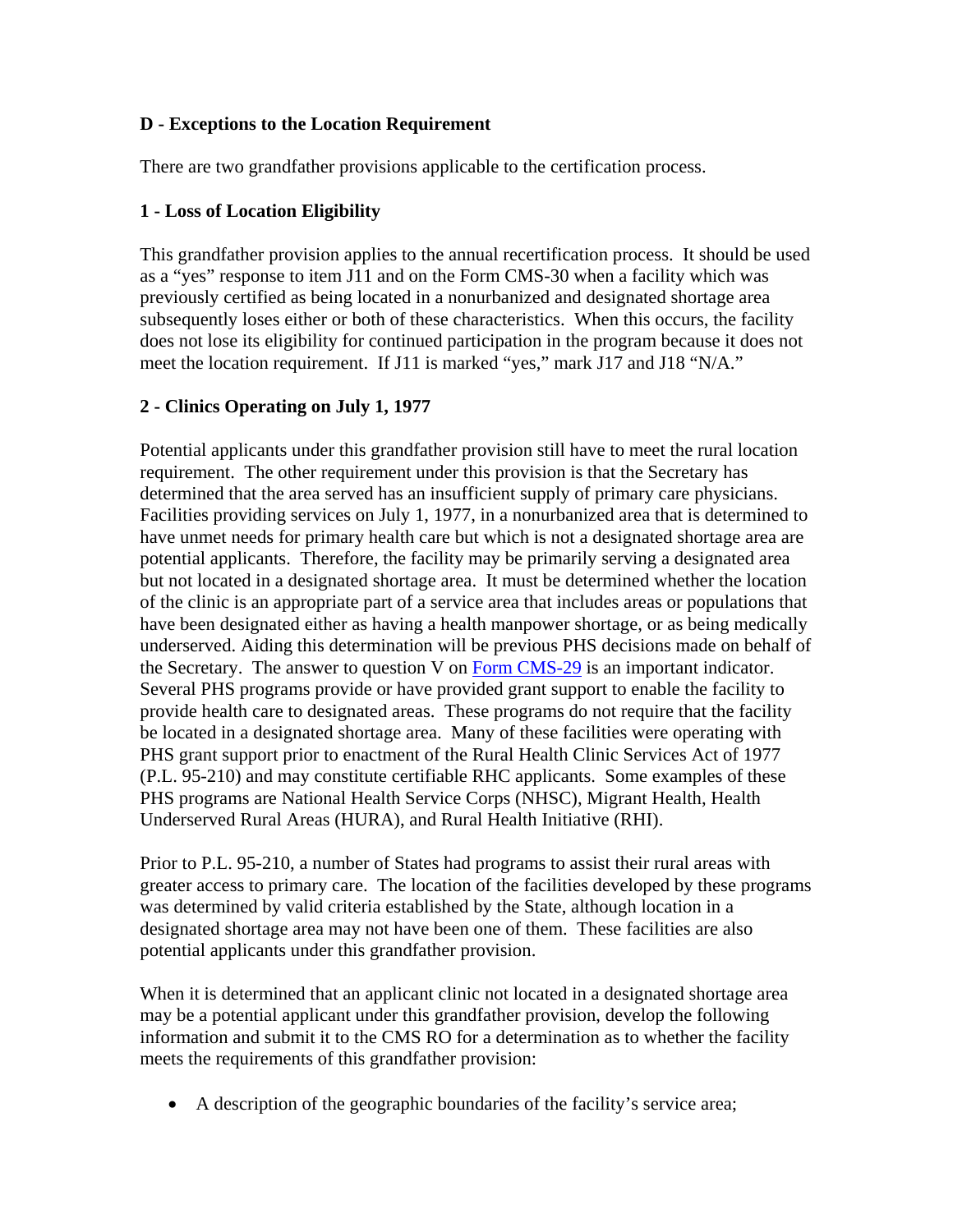- <span id="page-4-0"></span>• Information developed through consultation with the PHS RO staff about whether the area, or any portion of the area, had ever been reviewed for designation under any of the applicable sections of the PHS Act;
- Identification of any designated population group or institution in the facility's service area;
- Information secured from the appropriate Health Systems Agency and the State Health Planning and Development Agency about the primary care resources available in the facility's service area;
- Information about any planning, developmental, or operating funds awarded to the facility by the county, State, or Federal Government to assist in providing greater access to health care in the area;
- Information about the factors considered in determining where the facility was to be located; and
- Any additional information the SA or RO feels is relevant.

## **§491.6 Condition of Coverage: Physical Plant and Environment**

## **A - Physical Plant Safety**

To insure the safety of patients, personnel, and the public, the physical plant should be maintained consistent with appropriate State and local building, fire, and safety codes. Reports prepared by State and local personnel responsible for insuring that the appropriate codes are met should be available for review. Determine whether the clinic has safe access and is free from hazards that may affect the safety of patients, personnel, and the public.

## **B - Preventive Maintenance**

A program of preventive maintenance should be followed by the clinic. This includes inspection of all clinic equipment at least yearly, or as the type, use, and condition of equipment dictates; the safe storage of drugs and biologicals (see  $42 \text{ CFR } 491.6(b)(2)$ ) and inspection of the facility to assure that services are rendered in a clean and orderly environment. Inspection schedules and reports should be available for review by the surveyor.

## **C - Non-Medical Emergencies**

Review written documentation and interview clinic personnel to determine what instructions for non-medical emergency procedures have been provided and whether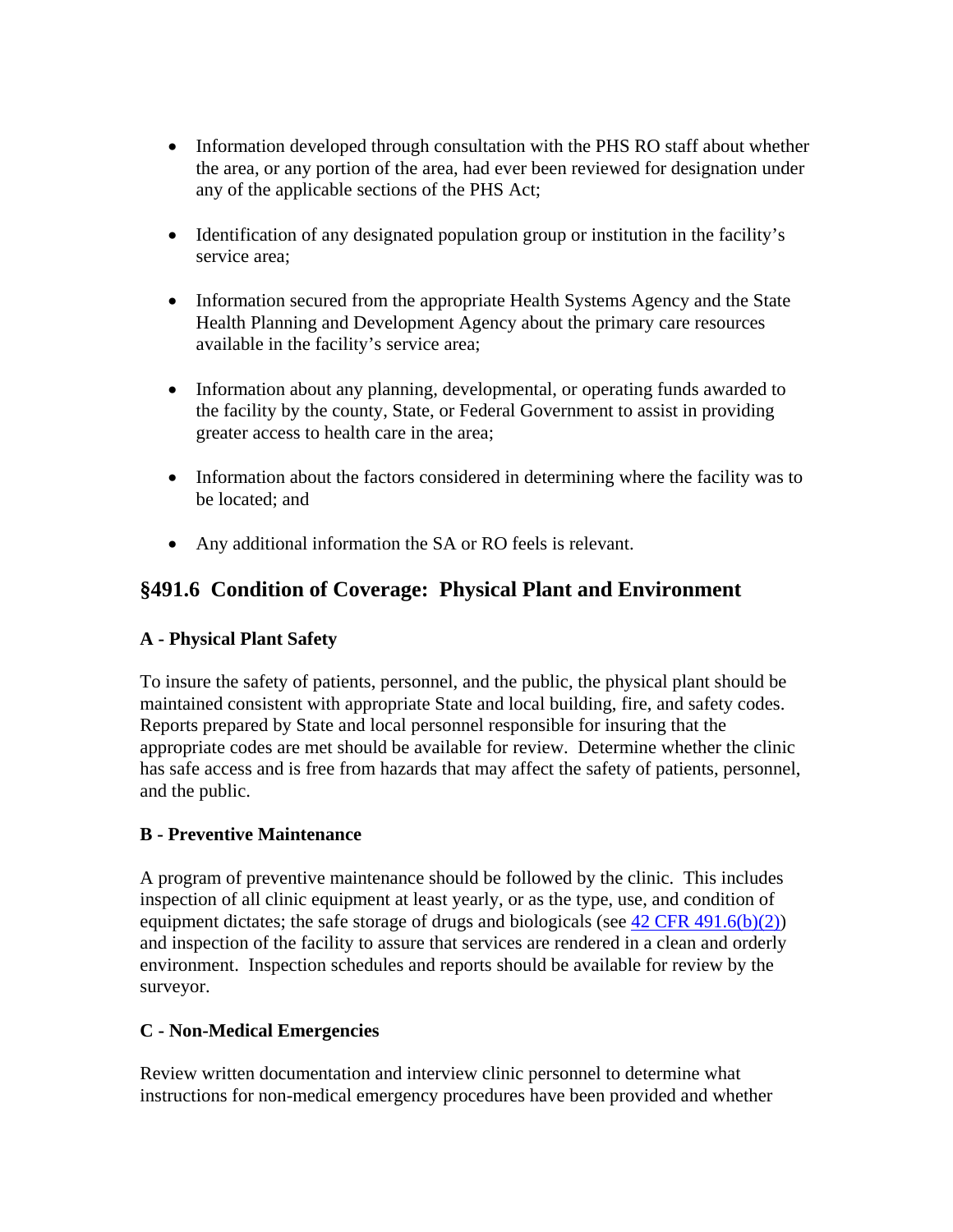<span id="page-5-0"></span>clinic personnel are familiar with appropriate procedures. Non-medical emergency procedures may not necessarily be the same for each clinic.

## **§491.7 Condition of Coverage: Organizational Structure**

### **A - Basic Requirements**

Ascertain that the clinic is under the medical direction of a physician(s), has a staff that meets the requirements of [§491.8](#page-6-0), and has adequate written material covering organization policies, including lines of authority and responsibilities.

### **B - Written Policies**

Written policies should consist of both administrative and patient care policies. Patient care policies are discussed under  $42$  CFR 491.9(b). In addition to including lines of authority and responsibilities, administrative policies may cover topics such as personnel, fiscal, purchasing, and maintenance of building and equipment. Topics covered by written policies may have been influenced by requirements of the founders of the clinic, as well as agencies that have participated in supporting the clinic's operation.

#### **C - Disclosure of Names and Addresses**

The clinic discloses names and addresses of the owner, person responsible for directing the clinic's operation, and physician(s) responsible for medical direction.

Any entity may organize itself as an owner of a RHC. The types of organizations being referred to are described in answers to question IV on the Request to Establish Eligibility. These range from:

- A physician in a private general practice located in a shortage area who employs either a nurse practitioner, certified nurse-midwife or a physician assistant;
- A nurse practitioner, certified nurse-midwife or a physician assistant in solo practice in a shortage area who develops the required relationship with a physician for medical direction; to
- Organizations either for profit or not for profit who own primary care clinics located in shortage areas.

Any change in ownership or physician(s) responsible for the clinic's medical direction requires prompt notice to the RO. Neither of these changes requires resurvey or recertification if the change can otherwise be adequately verified. Notice of any change in the physician(s) responsible for providing the clinic's medical direction should include evidence that the physician(s) is licensed to practice in the State.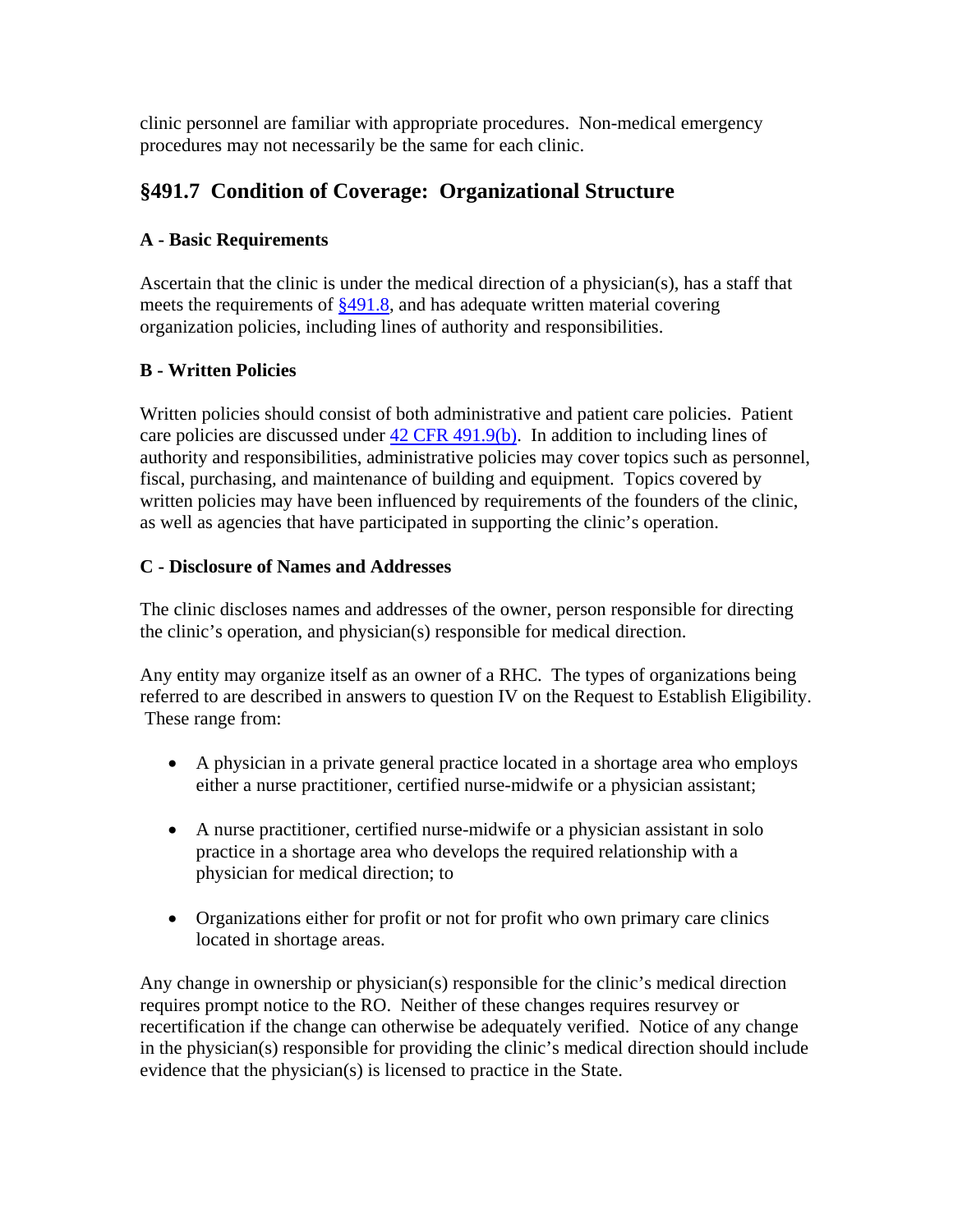## <span id="page-6-0"></span>**§491.8 Condition of Coverage: Staffing and Staff Responsibilities**

#### **A - Sufficient Staffing**

The staffing described in [42 CFR 491.8\(a\)](http://www.cms.hhs.gov/regulations/) is the minimum-staffing requirement. However, you also determine whether the clinic is sufficiently staffed to provide services essential to its operation. Because clinics are located in areas that have been designated as having shortages of health manpower or personnel health services, they frequently are not able to employ what would be considered sufficient health care staffs. When item J42 on the SRF is marked no, explain, with reasonable detail, the circumstances (and efforts to overcome them) that make employment of additional needed staff not possible.

Should the loss of a physician, physician assistant, certified nurse-midwife or nurse practitioner member of the staff reduce the clinic's staff below the required minimum, the clinic should be afforded a reasonable time to comply with the staffing requirement. The clinic must provide some type of documentation showing the its good faith effort to obtain staff. The clinic should inform the State of all actions taken to recruit a replacement and expected outcome. The loss of a physician assistant or nurse practitioner staff member may require a temporary adjustment of the clinic's operating hours or services and an adjustment in the scheduled visits by the physician(s) providing medical direction. The loss of the physician member will require the clinic to make temporary arrangements for medical direction with another physician(s), and this might alter the scheduled times the physician is present in the clinic. Follow these situations closely and make recommendations about approvals pending correction of deficiencies, compliance, or decertification. It is the responsibility of the clinic to promptly advise you of any changes in staffing which would affect its certification status.

#### **B - Staffing Availability**

A physician, nurse practitioner, certified nurse-midwife (meeting the definition in [42 CFR 405.2401\(b\)\(10\)\)](http://www.cms.hhs.gov/regulations/) or physician assistant must be available to furnish patient care services at all times the clinic operates. Only the scheduled operating hours the clinic is offering RHC services are to be considered (as distinguished from other ambulatory services or related health activities).

A nurse practitioner, certified nurse-midwife or physician assistant must be available to furnish patient care services at least 50 percent of the scheduled operating hours during which RHC services are offered, even though a physician is present in the clinic on a full-time basis during the time RHC services are offered. The phrase "available to furnish patient care services" means (1) providing RHC services in the clinic; (2) being physically present in the clinic even though not providing RHC services; or (3) providing RHC services to clinic patients outside the clinic. These services must be RHC services. Items (1) and (2) indicate that a physician, physician assistant, certified nurse-midwife or nurse practitioner is present on the premises, not on call, during the scheduled operating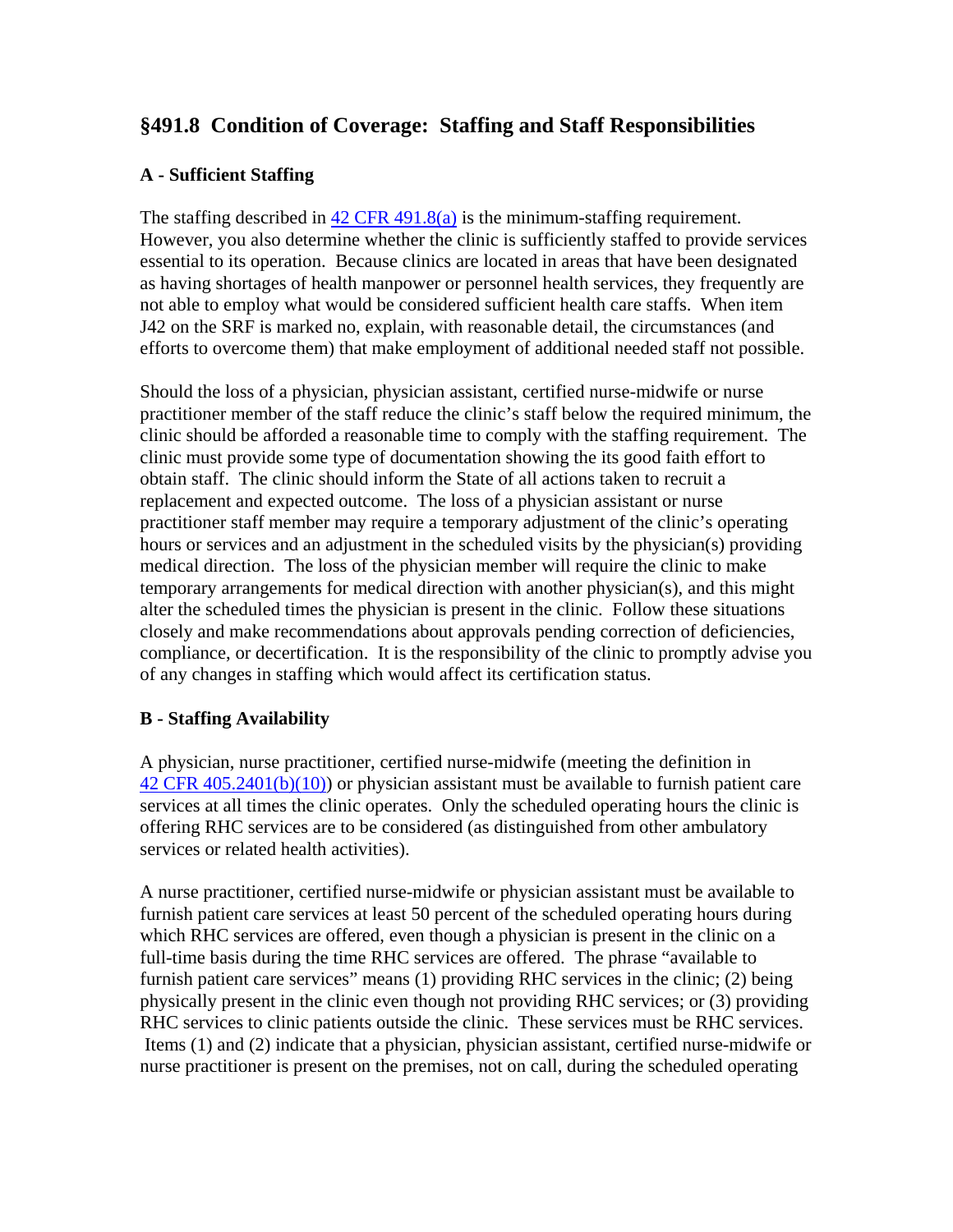hours when RHC services are offered at the facility. Item (3) refers to that part of the clinic's operating schedule utilized in providing RHC services outside the clinic.

A RHC's total operating schedule, therefore, consists of offering RHC services at the clinic, as well as providing RHC services to patients outside the clinic. Determinants of how a clinic schedules its operating time include the size of the required staff, patient population, and where the services need to be provided. Some clinics, within their scheduled hours, may be able to concurrently offer RHC services both on and off the clinic's premises, whereas other clinics may have to schedule separate hours for offering the services on and off the clinic's premises (e.g., a clinic's total operating schedule may be from 9 a.m. to 5 p.m. daily, with on-premises services offered from 9 a.m. to 3 p.m., and off-premises services offered from 3 p.m. to 5 p.m.).

Section  $1861(aa)(2)(J)$  of the Act requires that a physician assistant, certified nurse-midwife or nurse practitioner must be available to provide patient care services during at least 50 percent of the RHC's total operating schedule. Therefore, a physician must provide needed services at other times during the clinic's scheduled operating hours. A RHC which does not have a physician, physician assistant, certified nurse-midwife or nurse practitioner on the premises to render services during the scheduled operating hours of the clinic does not meet the requirements of  $\frac{$1861}{(aa)(2)}$  of the Act, even though the 50 percent requirement may be met.

The following are examples of how determinations regarding these requirements may be made. A clinic has a total operating schedule of from 9 to 5 Monday through Friday, and from 9 to 1 on Saturday (44 hours a week). RHC services are offered from 10 to 5 Tuesday through Friday (28 hours a week, which satisfies the 51 percent requirement). A physician, nurse practitioner, certified nurse-midwife, or a physician assistant must be available to furnish patient care services from 10 to 5 Tuesday through Friday (28 hours a week). Of these 28 hours, a nurse practitioner, certified nurse-midwife or physician assistant must be available at least 14 hours (50 percent of 28 hours) to furnish patient care services.

In some cases, the clinic's weekly schedule may not be a logical period of time on which to base these determinations, and consideration of the biweekly or even a monthly schedule may be more appropriate. Such a situation may occur when a clinic has a very limited total operating schedule and the schedule offering RHC services is concentrated in a specified period of the biweekly or monthly total schedule. An example would be a clinic that is open only every other Tuesday and Friday from 10 to 4 (24 hours a month), and RHC services are offered every other Tuesday from 10 to 4, and one Friday a month from 10 to 4 (18 hours a month). In this situation, it is appropriate to consider the clinic's total monthly operating schedule for determining whether RHC services are offered during at least 51 percent of the schedule. A physician, a nurse practitioner, certified nurse-midwife, or a physician assistant must be available to furnish patient care services every other Tuesday from 10 to 4, and one Friday from 10 to 4 (18 hours a month). Of these 18 hours, a nurse practitioner, certified nurse-midwife or physician assistant must be available at least 9.18 hours to furnish patient care services.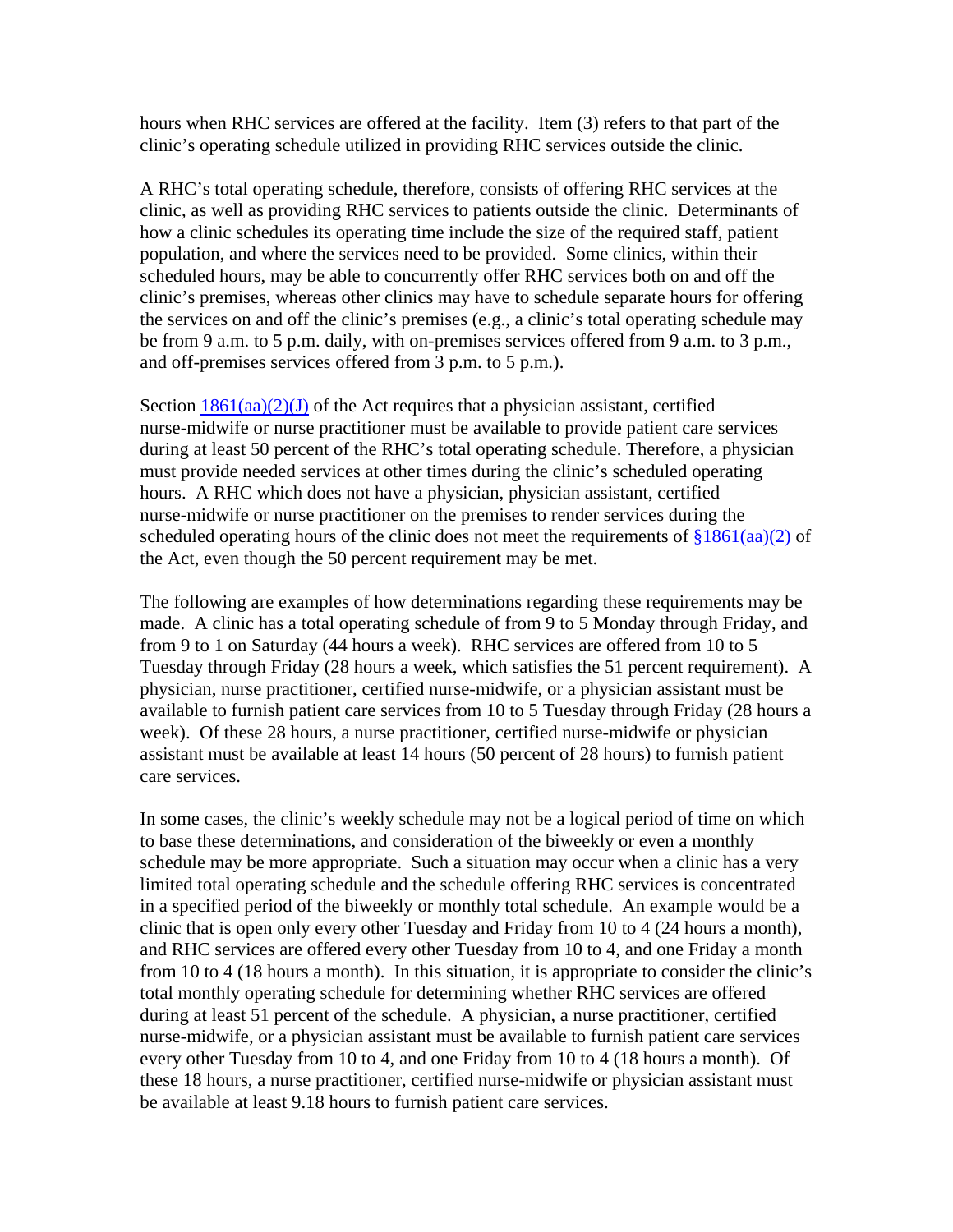#### **C - Staff Responsibilities**

The requirement that a physician, physician assistant, certified nurse-midwife, and/or nurse practitioner participate jointly in the development of the clinic's written policies does not require the development of new policies in the event of changes in these staff members. Nevertheless, each staff member must review, agree with, and adhere to, or propose amendments to the clinic's policies. Compliance with this requirement has a special relationship to the clinic's written patient care guidelines. There should be sufficient written documentation that this requirement is appropriately carried out. There should be some mechanism to ensure that new clinic personnel are completely familiar with these policies.

#### **1 - Physician Responsibilities**

Ascertain through written documentation, such as dates and signatures, that the physician staff member satisfactorily meets the requirement of periodically reviewing the clinic's patient records, provides medical orders, and provides medical care services to the patients.

A physician member is required to be present in the clinic for sufficient periods of time to perform the duties and responsibilities described in  $42 \text{ CFR } 491.8(b)(i)$ , (ii), [and \(iii\).](http://www.cms.hhs.gov/regulations/) The term "sufficient periods of time" requires relative evaluations. There are a number of elements to consider in weighing what would constitute a reasonable time sufficient to discharge the physician member's responsibilities. These elements include: patient case load and mix (type), number of patient care records which must be reviewed in order to establish a good overview for adherence to policies and principles of quality patient care, number of patient care records which require review and discussion of specific health problems and regimens of therapy; need for consultative time with other members of the clinic's staff; need for revision to the clinic's patient care guidelines; and need for time to provide medical care to patients. Time required to accomplish these activities will fluctuate. Thus, the "sufficient time" the physician must spend in the clinic will vary. The survey should verify the time spent in the clinic by the physician for consulting records, etc.

Extraordinary circumstances that constitute exceptions to the requirement that the physician member be present in the clinic at least once every 2 weeks for "sufficient time" to discharge the physician's responsibilities are primarily nonrecurring circumstances beyond the control of the physician and which postpone (not cancel) the visit. These circumstances include illness, extreme weather or driving conditions of short duration, or those emergencies which occur in the physician's practice and require his presence elsewhere. When nonrecurring circumstances cause postponement of the physician's visit, they should be documented in the clinic's records.

In some instances, recurring extraordinary circumstances may constitute reasonable exception to the physician's presence requirement. This type of exception requires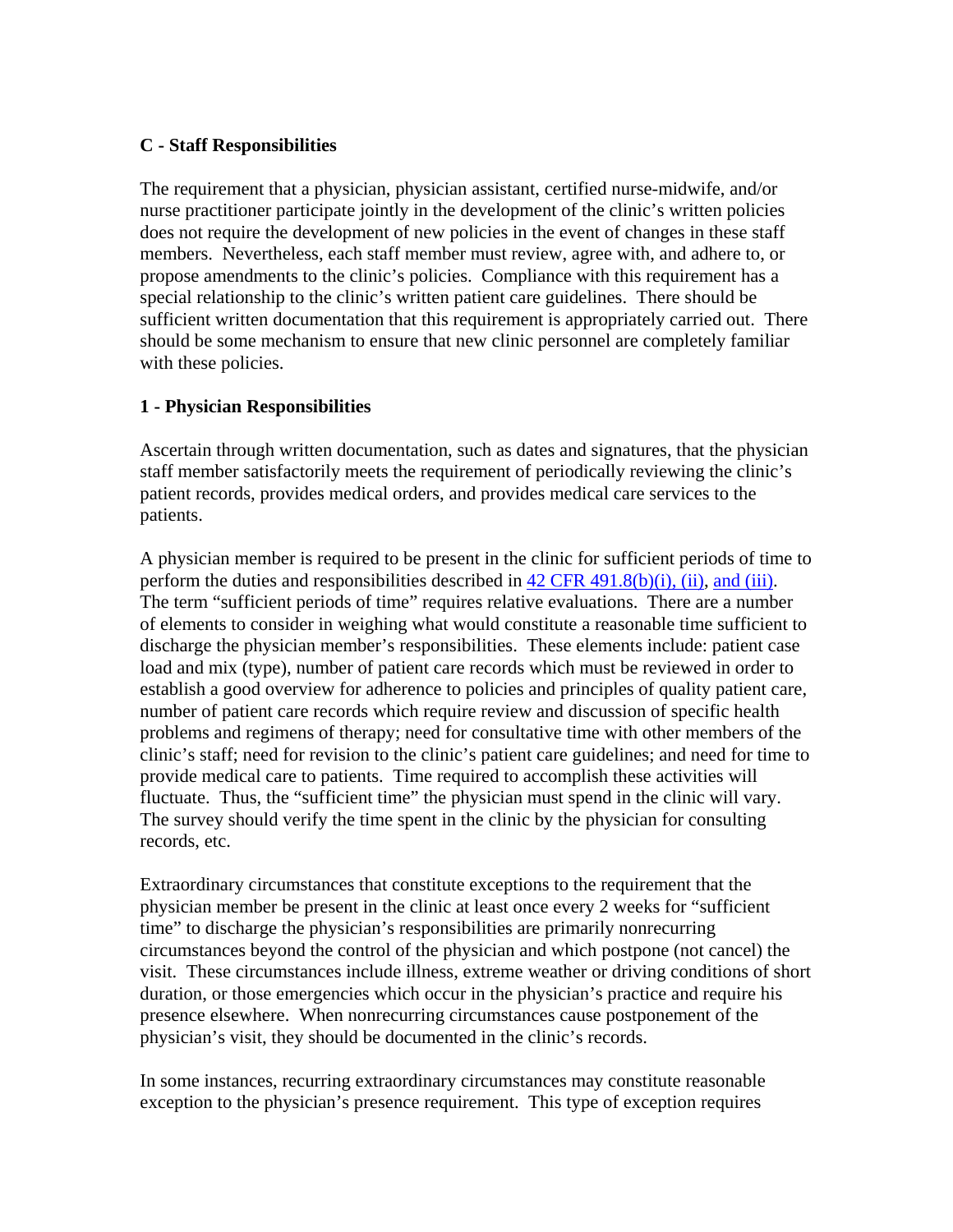<span id="page-9-0"></span>specific approval from the CMS RO for certification purposes, and must be documented by the surveyor. The essential areas for consideration of this exception would include:

- The remoteness of the clinic (due to extraordinary distance and inaccessibility of the terrain) make frequent travel impossible or unreasonable;
- The remoteness of the physician member's location has already placed the physician in an extraordinary extended practice and/or designated shortage area and required visits at least once in every 2 week period to a clinic located at a great distance would severely detract from the physician's practice; or
- It is clearly established in advance that continuing conditions are known to be expected (snow, flood, bridge repair, etc.) which will make reasonable access to the clinic not possible for extended periods of time.

### **2 - Physician Assistant, Nurse Practitioner and Certified Nurse Midwife Responsibilities**

The surveyor verifies through appropriate written documentation that the physician assistant, certified nurse-midwife and/or nurse practitioner is periodically performing the necessary responsibilities listed under J51, [Form CMS-30](http://www.cms.hhs.gov/forms/).

## **§491.9 Condition of Coverage: Provision of Services**

## **A - Basic Requirements**

## **1 - State and Local Laws**

Know the State's position, generally, with respect to implementing the Federal RHC requirements vis-à-vis the State's Medical Practice Act, Nurse Practice Act, the Pharmacy Act, and the Comprehensive Drug Abuse Prevention and Control Act of 1970 (P.L. 91- 513) and the general scope of practice permitted for nurse practitioners, certified nurse-midwives and physician assistants.

Some States may have legal impediments because applicable practice acts prohibit nurse practitioners, certified nurse-midwives and/or physician assistants from independent acts of medical diagnosis and treatment precluding the fullest implementation of the Federal RHC requirements.

This does not necessarily preclude participation by a RHC that provides RHC services (physician-type services) furnished by nurse practitioners, certified nurse-midwives and/or physician assistants under the direct supervision (as distinguished from indirect supervision) of a physician. Therefore, inquiries to State authorities about compliance with the Federal RHC requirements, as well as decisions concerning applicant RHCs, must be weighed against several determinations, including: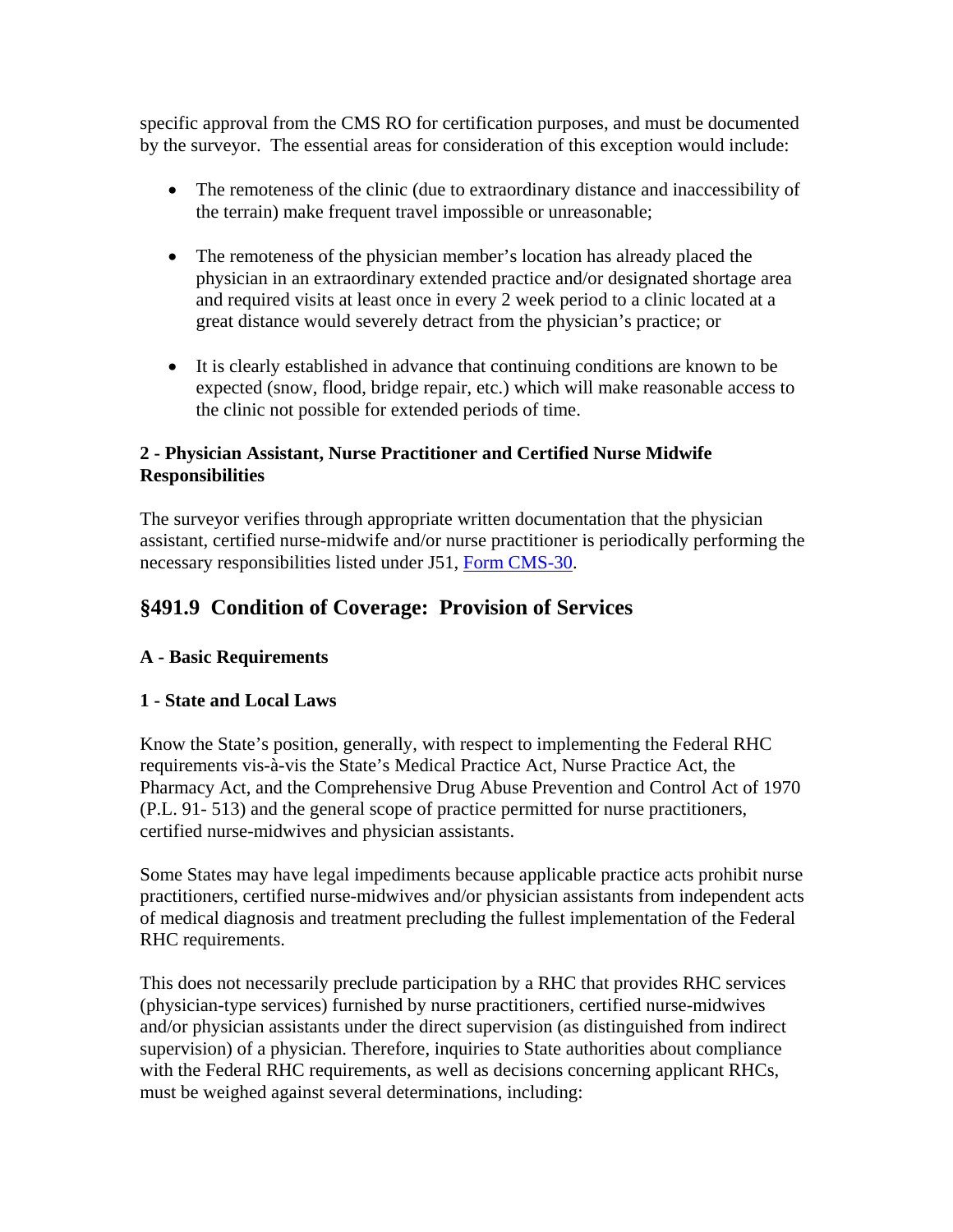- The medical direction and supervision described in the regulations is the minimum requirement; many participating RHCs operate with greater medical direction and supervision than these minimums.
- The word "supervision" does not automatically equate with direct, over the shoulder supervision. Many States requiring physician supervision of medical acts performed by a nurse practitioner or a physician assistant have held that performances of such medical acts under written patient care guidelines developed and/or approved by a licensed physician satisfy the requirement of supervision.

### **2 - Providing Rural Health Clinic Services**

The law describes a RHC as a facility primarily engaged in providing RHC services as defined in this subpart. Under this definition, a facility may provide services in addition to RHC services; usually, related health care services such as the "other ambulatory services" covered by Medicaid State plans. Certification as a RHC applies to the facility as a whole and the total operating schedule of the facility (the hours it is open) is considered when determining if the facility is primarily engaged in providing RHC services. If onsite observation of services provided and discussion with the staff indicate that the majority of the services provided by the clinic are primary medical care (treatment of acute or chronic medical problems which usually bring a patient to a physician's office), then the clinic may satisfy the "primarily engaged" requirement providing that RHC services are offered at least 51 percent of the total operating schedule. The time RHC services are offered may differ from the total operating schedule of the facility, but may not be less than 51 percent of this total operating schedule.

If there is a question about this condition, review a sample of patient health records covering a reasonable period of time to determine the majority of specific services actually furnished.

An example of a clinic schedule that combines RHC services and "other ambulatory services" would be a clinic in which primary medical care is offered from 9 to 4 Monday through Thursday, and dental services are offered from 9 to 4 on Friday.

#### **B - Patient Care Polices Requirements**

Review the clinic's policies and ascertain who developed them. Where changes in clinic personnel and/or clinic administration make it impossible or not relevant to ascertain who developed the policies, it is necessary to ascertain that the current physician member(s) and the nurse practitioner, certified nurse-midwife, and/or physician assistant member(s) of the staff have an in-depth knowledge of the policies and have had the opportunity to discuss them, adopt them as is, or make any agreed- to written changes in them. If a clinic's organizational structure includes a governing body, ascertain whether the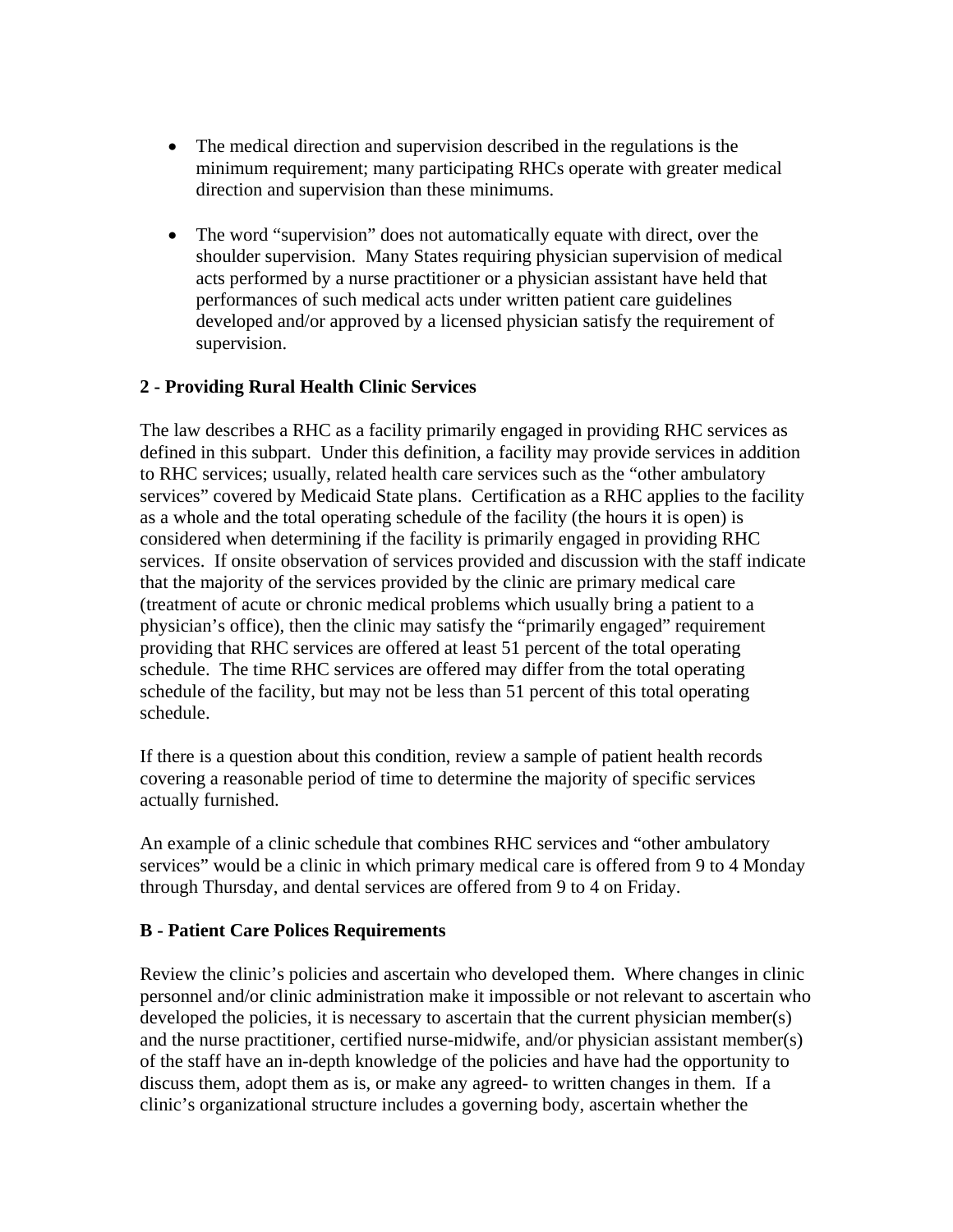governing body has ultimate authority in approving the patient care policies and, if so, when such approval was last given. While clinics frequently seek the participation of other health care

professionals in developing patient care policies (particularly the written guidelines for the medical management of health problems) the term "a group of professional personnel" is not restricted to health care professionals. In some cases, the clinic will have involved health care professional's representatives to a hospital with which the clinic has an agreement for patient referral. In any event, one member of the group of three or more may not be a member of the clinic's staff, and professions which are not directly related to health care delivery (attorneys, community planners, etc.) are potentially useful.

The requirements concerning written policies address four areas:

### **1 - Description of Services**

A description of the services the clinic furnishes directly and those furnished through agreement or arrangement. The services furnished by the clinic should be described in a manner than informs potential patients of the types of health care available at the clinic, as well as setting the parameters of the scope of what services are furnished through referral. Such statements as the following sufficiently describe services: Taking complete medical histories, performing complete physical examinations, assessments of health status, routine lab tests, diagnosis and treatment for common acute and chronic health problems and medical conditions, immunization programs, family planning, complete dental care, emergency medical care. Statements such as "complete management of common acute and chronic health problems" standing alone, do not sufficiently describe services.

Additional services, furnished through referral, are sufficiently described in such statements as: Arrangements have been made with X hospital for clinic patients to receive the following services if required: specialized diagnostic and laboratory testing, specialized therapy, inpatient hospital care, physician services, outpatient and emergency care when clinic is not operating, referral for medical cause when clinic is operating.

#### **2 - Guidelines for Medical Management**

The clinic's written guidelines for the medical management of health problems include a description of the scope of medical acts that may be undertaken by the physician assistant, certified nurse-midwife, and/or nurse practitioner. They represent an agreement between the physician providing the clinic's medical direction and the clinic's physician assistant, certified nurse-midwife, and/or nurse practitioner on the privileges and limits of those acts of medical diagnosis and treatment which may be undertaken without direct, over the shoulder physician supervision. They describe the regimens to be followed and stipulate the conditions in the illness or health care management at which consultation or referral is required.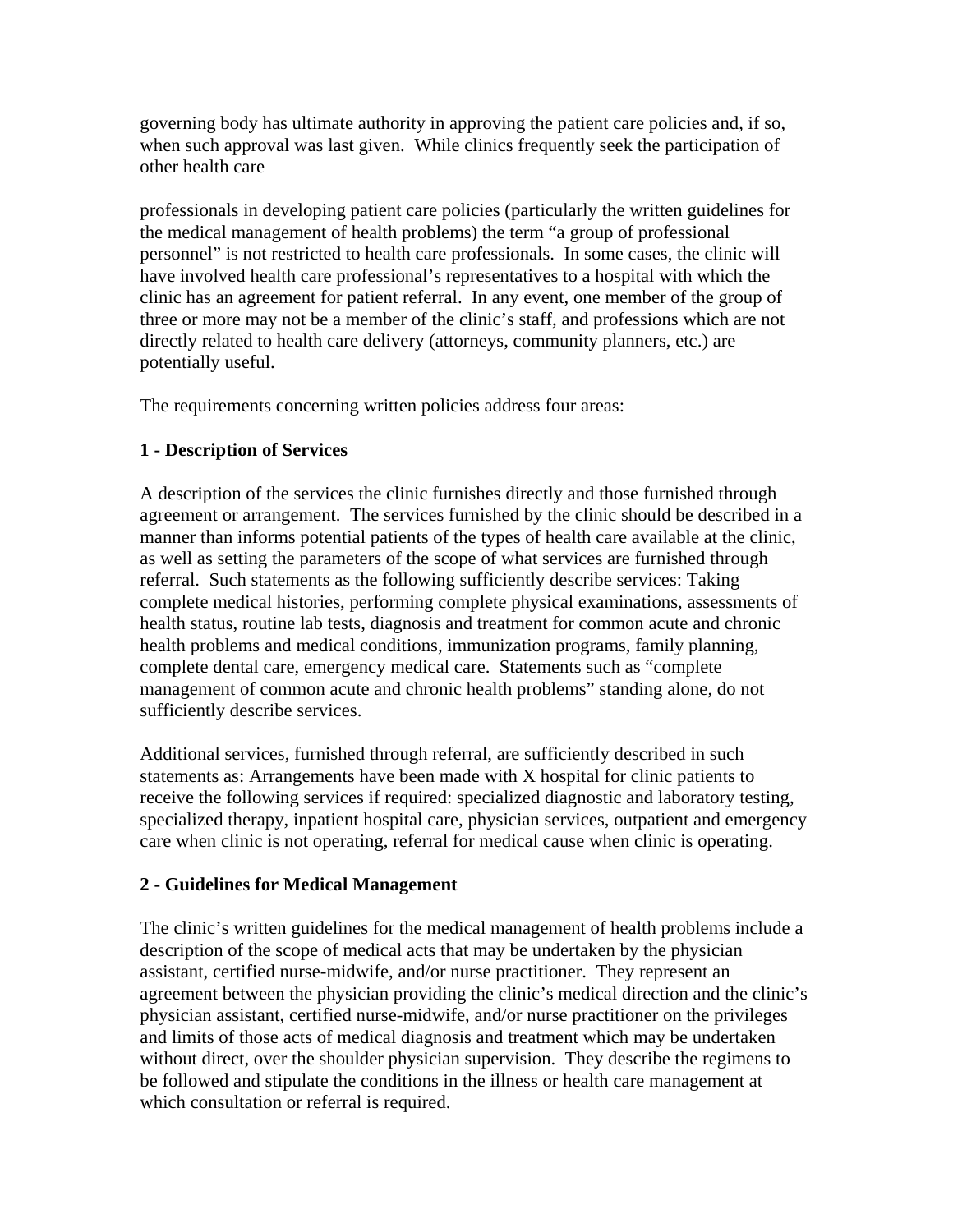Acceptable guidelines may follow various formats. Some guidelines are collections of general protocols, arranged by presenting symptoms; some are statements of medical directives arranged by the various systems of the body (such as disorders of the gastrointestinal system); some are standing orders covering major categories such as health maintenance, chronic health problems, common acute self-limiting health problems, and medical emergencies.

The manner in which these guidelines describe the criteria for diagnosing and treating health conditions may also vary. Some guidelines will incorporate clinical assessment systems that include branching logic. Others may be in a more narrative format with major sections covering specific medical conditions in which such topics as the following are discussed: The definition of the condition, its etiology, its clinical features, recommended laboratory studies, differential diagnosis, treatment procedures, complications, consultation/referral required, and follow-up. Even though approaches to describing guidelines may vary, acceptable guidelines for the medical management of health problems must include the following essential elements. They:

- Are comprehensive enough to cover most health problems that patients usually see a physician about;
- Describe the medical procedures available to the nurse practitioner, certified nurse-midwife, and/or physician assistant;
- Describe the medical conditions, signs, or developments that require consultation or referral; and
- Are compatible with applicable State laws.

Members of the medical profession have published a number of patient care guidelines. Should a clinic choose to adopt such guidelines (or adopt them essentially with noted modifications), this would be acceptable if the guidelines include the essential elements described above.

#### **3 - Drugs and Biologicals**

Written policies cover at least the following elements:

- Requirements dealing with the storage of drugs and biologicals in original manufacturer's containers to assure that they maintain their proper labeling and packaging;
- Requirements dealing with outdated, deteriorated, or adulterated drugs and biologicals being stored separately so that they are not mistakenly used in patient care prior to their disposal in compliance with applicable laws;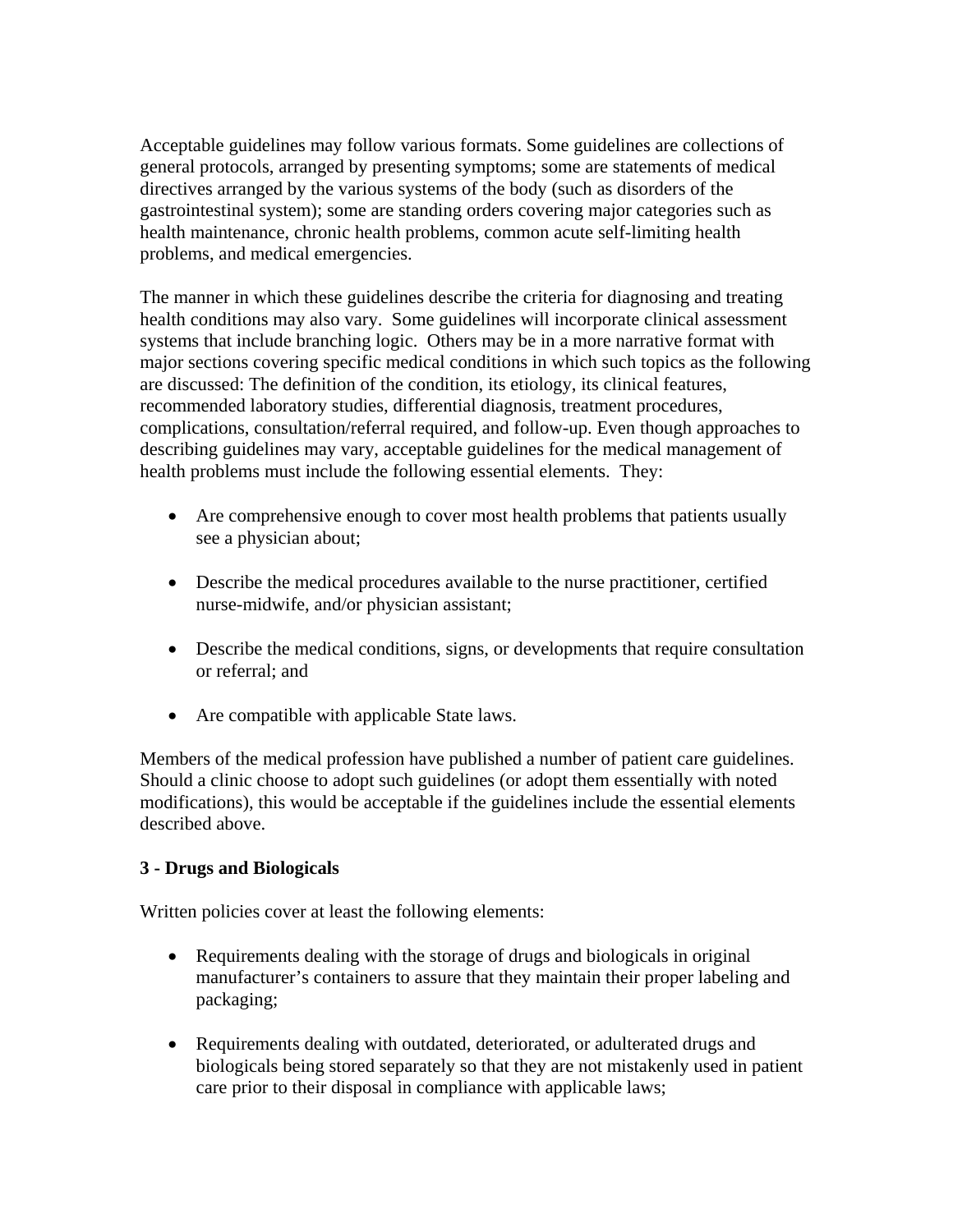- Requirements dealing with storage in a space that provides proper humidity, temperature, and light to maintain the quality of drugs and biologicals;
- Requirements for a securely constructed locked compartment for storing drugs classified under Schedule II of the Comprehensive Drug Abuse Prevention and Control Act of 1970;
- Requirements dealing with the maintenance of adequate records of receipt and distribution of controlled drugs that account for all drugs in Schedules II, III, IV, and V; with Schedule II drugs being accounted for separately;
- Requirements that containers used to dispense drugs and biologicals to patients conform to the Poison Prevention Packaging Act of 1970;
- Requirements dealing with the complete and legible labeling of containers used to dispense drugs and biologicals to patients;
- Requirements concerning the availability of current drug references and antidote information; and
- Requirements dealing with prescribing and dispensing drugs in compliance with applicable State laws.

#### **4 - Review of Policies**

The group of professional personnel, which can be the governing body acting as the group, is responsible for an annual review of patient care policies.

## **C - Direct Services**

The purpose of the Rural Health Clinic Services Act is primarily to make available outpatient or ambulatory care of the nature typically provided in a physician's office or outpatient clinic and the like. The regulations specify the services that must be made available by the clinic, including specified types of diagnostic examination, laboratory services, and emergency treatments.

The clinic's laboratory is to be treated as a physician's office for the purpose of licensure and meeting health and safety standards. The listed laboratory services are considered essential for the immediate diagnosis and treatment of the patient. To the extent they can be provided under State and local law, the nine services listed in J61, [Form CMS-30](http://www.cms.hhs.gov/forms/), are considered the minimum the clinic should make available through use of its own resources.

If any of these laboratory services cannot be provided at the clinic under State or local law, that laboratory service is not required for certification.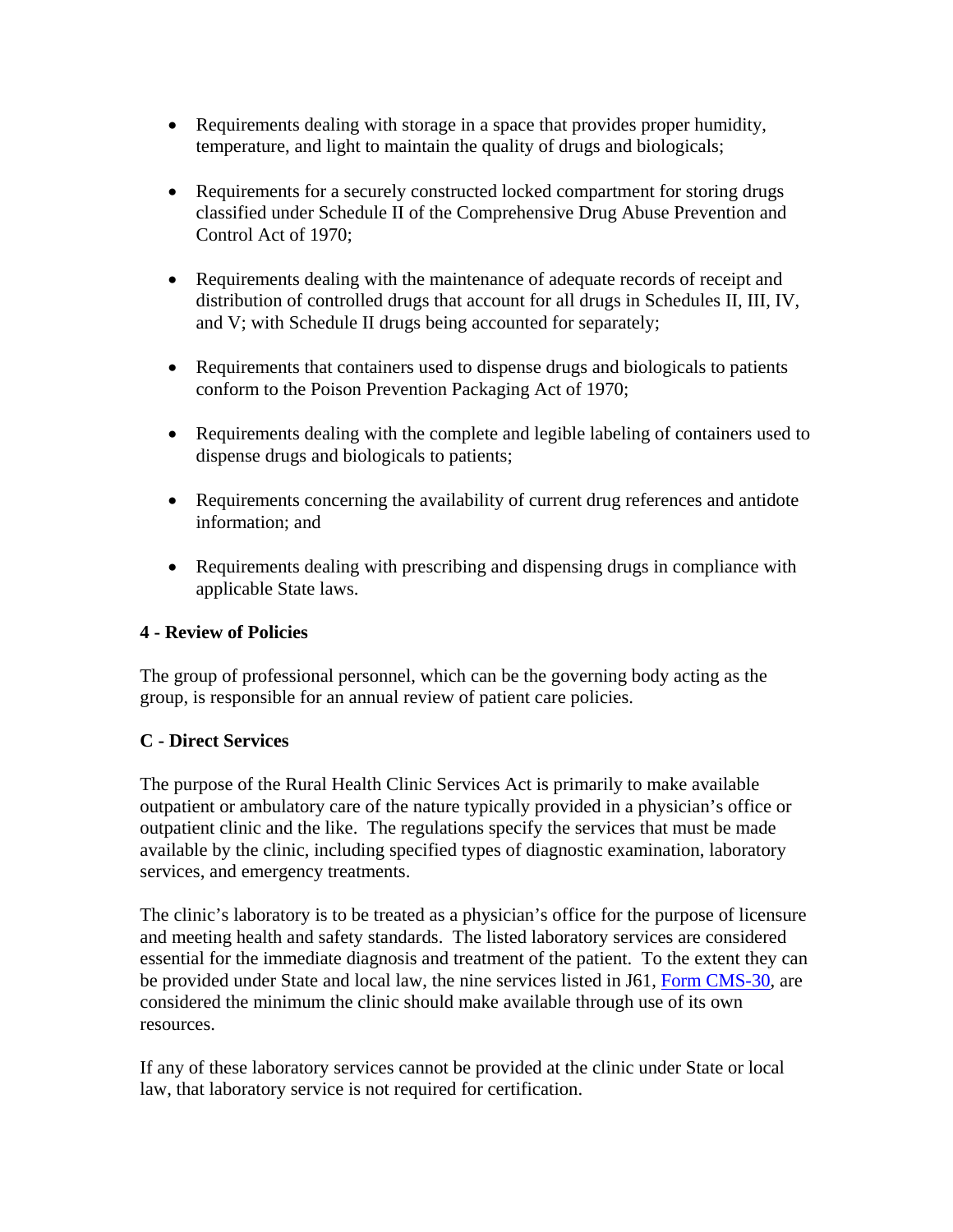<span id="page-14-0"></span>Some clinics are not able to furnish the nine services, even though they may be allowed to do so under State and local law, without involving an arrangement with a Medicare approved laboratory.

Those clinics unable to furnish all nine services directly when allowed to by State and local law should be given deficiencies. Such deficiencies should not be considered sufficiently significant to warrant termination if the clinic has an agreement or arrangement with an approved laboratory to furnish the basic laboratory service it does not furnish directly, especially if the clinic is making an effort to meet this requirement.

## **§491.10 Condition of Coverage: Patient Health Records**

## **A - Records System**

The clinic is to maintain patient health records in accordance with its written policies and procedures. These records are the responsibility of a designated member of the clinic's professional staff and should be maintained for each person receiving health care services. All records should be kept at the clinic site so that they are available when patients may need unscheduled medical care.

Examine a randomly selected sample of health records to determine if appropriate information, as related in J70 of the SRF and  $42$  CFR  $491.10(a)(3)$ , is included. This listing is the minimum requirement for record maintenance. If deficiencies are found while reviewing the records, review additional records to determine the prevalence of these deficiencies.

Record on the SRF the number of records reviewed and deficiencies found, if any, and as questions arise concerning the records, discuss them with the person responsible for record maintenance.

## **B - Protection of Record Information**

The clinic must ensure the confidentiality of the patient's health records and provide safeguards against loss, destruction, or unauthorized use of record information. Ascertain that information regarding the use and removal of records from the clinic and the conditions for release of record information is in the clinic's written policies and procedures. The patient's written consent is necessary before any information not authorized by law may be released.

## **C - Retention of Records**

Review the clinic policy pertaining to the retention of patient health records. This policy reflects the necessity of retaining records at least 6 years from the last entry date or longer if required by State statute.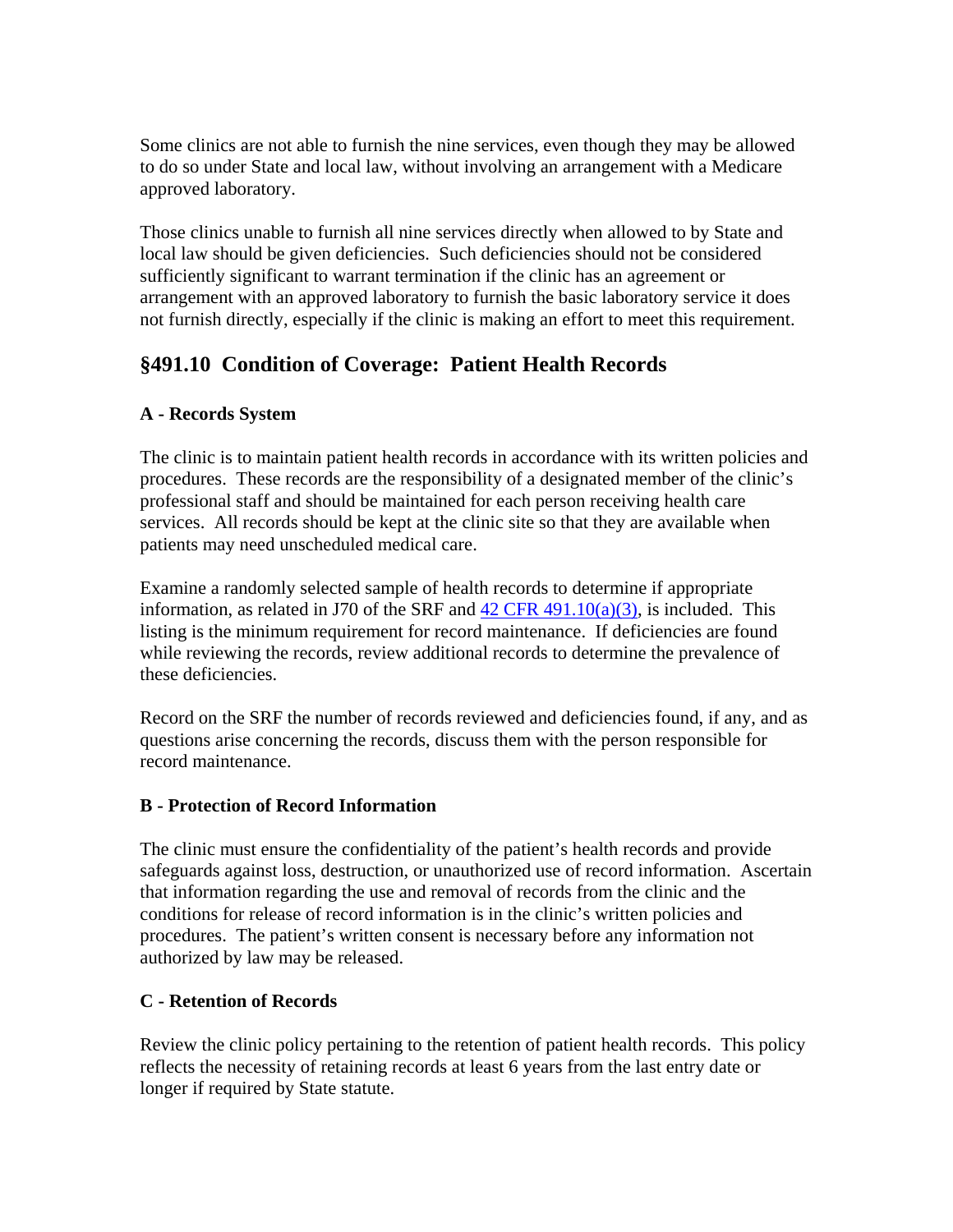## <span id="page-15-0"></span>**§491.11 Condition of Coverage: Program Evaluation**

An evaluation of a clinic's total operation including the overall organization, administration, policies and procedures covering personnel, fiscal and patient care areas must be done at least annually. This evaluation may be done by the clinic, the group of professional personnel required under  $42$  CFR  $491.9(b)(2)$ , or through arrangement with other appropriate professionals. The surveyor clarifies for the clinic that the State survey does not constitute any part of this program evaluation.

The total evaluation does not have to be done all at once or by the same individuals. It is acceptable to do parts of it throughout the year, and it is not necessary to have all parts of the evaluation done by the same personnel. However, if the evaluation is not done all at once, no more than a year should elapse between evaluating the same parts. For example, a clinic may have its organization, administration, and personnel and fiscal policies evaluated by a health care administrator(s) at the end of each fiscal year; and its utilization of clinic services, clinic records, and health care policies evaluated 6 months later by a group of health care professionals.

If the facility has been in operation for at least a year at the time of the initial survey and has not had an evaluation of its total program, report this as a deficiency. It is incorrect to consider this requirement as not applicable (N/A) in this case.

A facility operating less than a year or in the start-up phase may not have done a program evaluation. However, the clinic should have a written plan that specifies who is to do the evaluation, when and how it is to be done, and what will be covered in the evaluation. What will be covered should be consistent with the requirements of [42 CFR 491.11.](http://www.cms.hhs.gov/regulations/) Record this information under the explanatory statements on the SRF.

Review dated reports of recent program evaluations to verify that such items are included in these evaluations. When corrective action has been recommended to the clinic, verify that such action has been taken or that there is sufficient evidence indicating the clinic has initiated corrective action.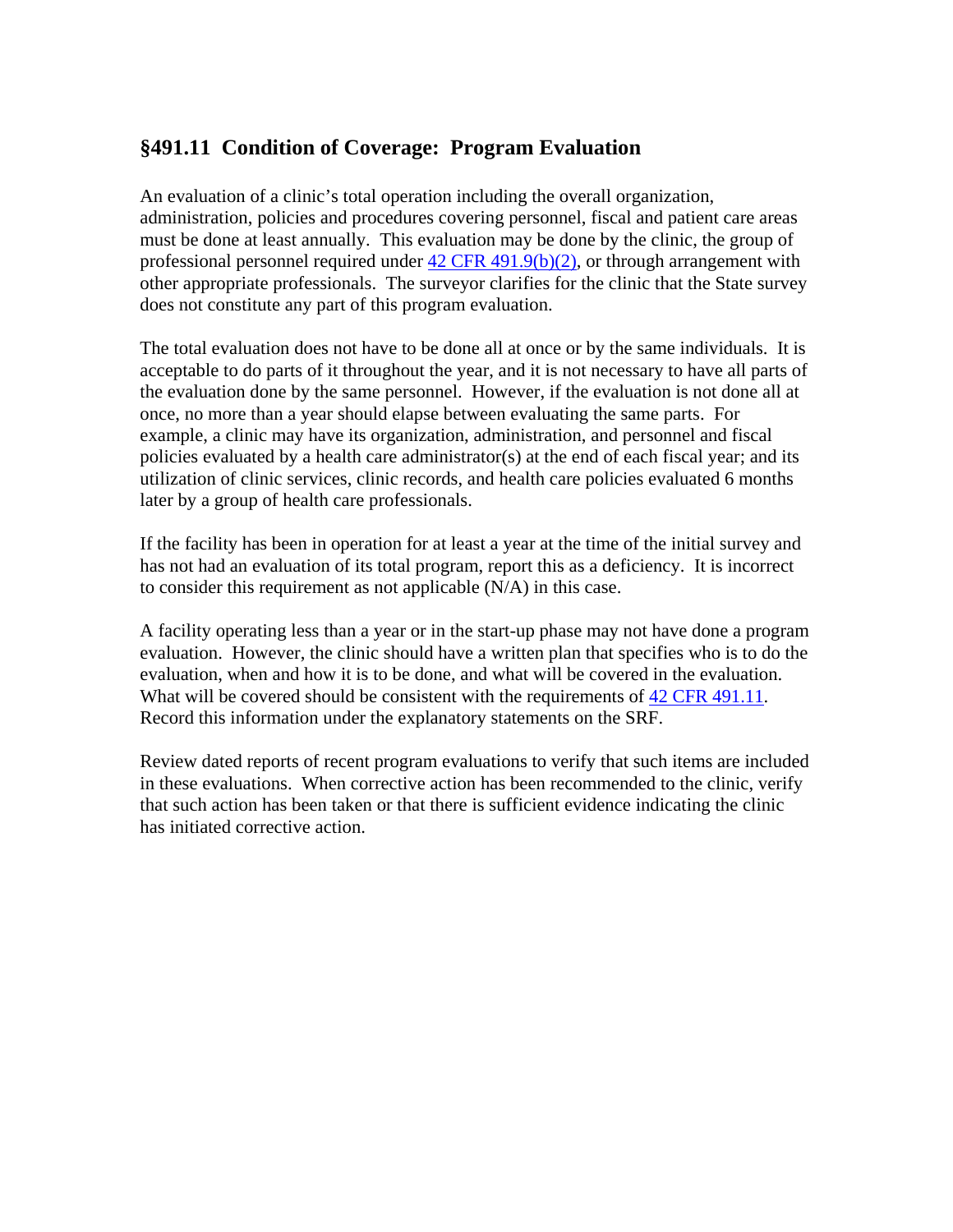## <span id="page-16-0"></span>**Table A - Publications of the Bureau of the Census - Maps Displaying Urbanized Areas**

The following publications of the Bureau of the Census include maps displaying urbanized areas:

• Bureau of Census publication series (PC(1)A entitled "Characteristics of the Population 1970 Census." This series is consecutively numbered paperback volumes dealing with individual States. The volumes may be purchased individually, and the following index shows the volume number relating to a specific State:

Parts l-53 are bound separately; parts 54-58 are bound together in one book.

| $\mathbf{1}$   | U.S. Summary         | 30 | Nevada         |
|----------------|----------------------|----|----------------|
| $\overline{c}$ | Alabama              | 31 | New Hampshire  |
| 3              | Alaska               | 32 | New Jersey     |
| $\overline{4}$ | Arizona              | 33 | New Mexico     |
| 5              | Arkansas             | 34 | New York       |
| 6              | California           | 35 | North Carolina |
| 7              | Colorado             | 36 | North Dakota   |
| 8              | Connecticut          | 37 | Ohio           |
| 9              | Delaware             | 38 | Oklahoma       |
| 10             | District of Columbia | 39 | Oregon         |
| 11             | Florida              | 40 | Pennsylvania   |
| 12             | Georgia              | 41 | Rhode Island   |
| 13             | Hawaii               | 42 | South Carolina |
| 14             | Idaho                | 43 | South Dakota   |
| 15             | Illinois             | 44 | Tennessee      |
| 16             | Indiana              | 45 | Texas          |
| 17             | Iowa                 | 46 | Utah           |
| 18             | <b>Kansas</b>        | 47 | Vermont        |
| 19             | Kentucky             | 48 | Virginia       |
| 20             | Louisiana            | 49 | Washington     |
| 21             | Maine                | 50 | West Virginia  |
| 22             | Maryland             | 51 | Wisconsin      |
| 23             | Massachusetts        | 52 | Wyoming        |
| 24             | Michigan             | 53 | Puerto Rico    |
| 25             | Minnesota            | 54 | Guam           |
| 26             | Mississippi          | 55 | Virgin Islands |
| 27             | Missouri             | 56 | American Samoa |
| 28             | Montana              | 57 | Canal Zone     |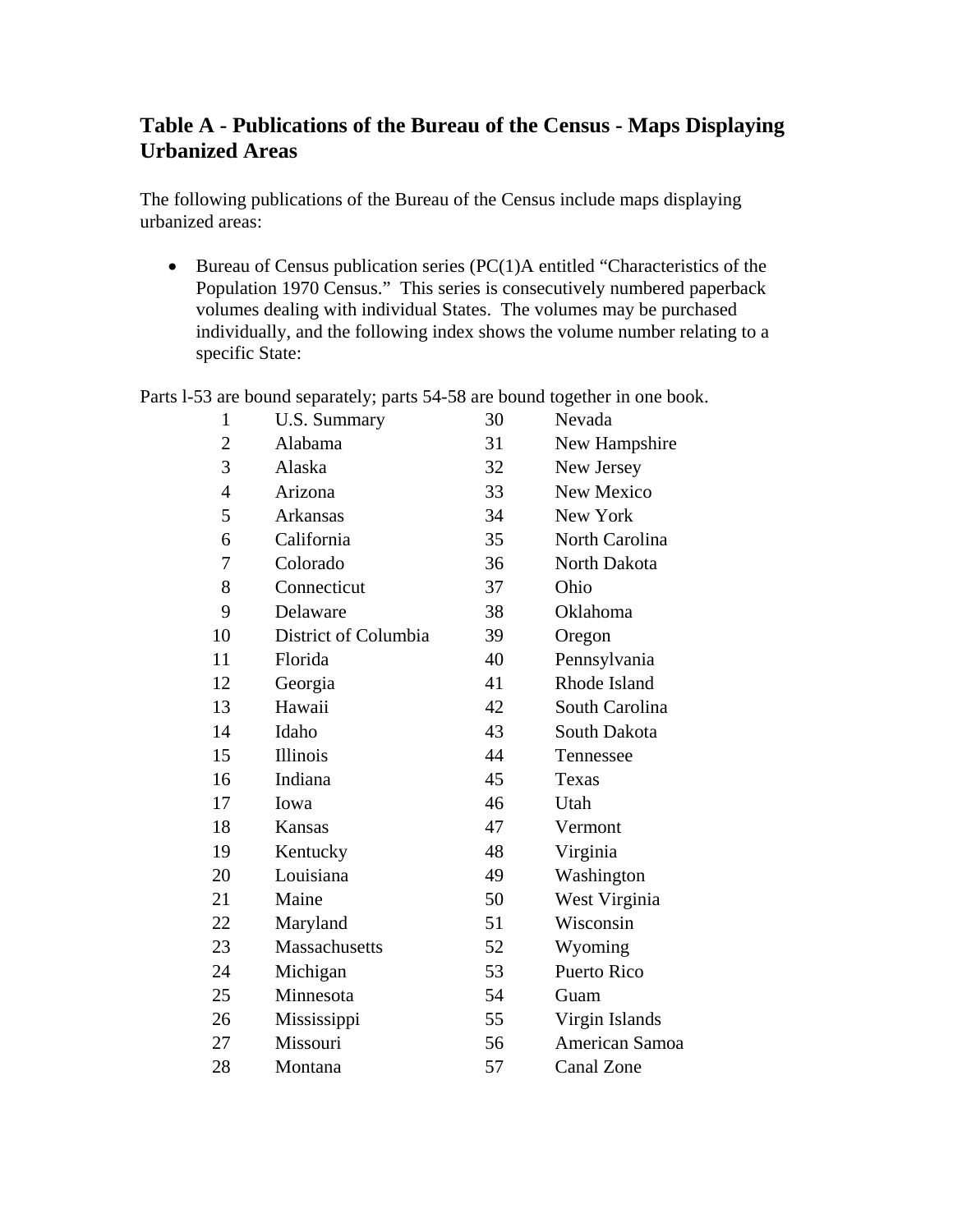| 29 | <b>Nebraska</b> | Trust Territory of the |
|----|-----------------|------------------------|
|    |                 | Pacific Islands        |

- Bureau of the Census publication  $PC(S1)$ -106. This is a supplement to the above series. It includes the current definition of an urbanized area and displays maps of 27 additional urbanized areas that were identified under the current definition.
- Bureau of the Census publication PC(S1) -108 entitled "Population and Land Area of Urbanized Areas for the United States 1970 and 1960." This new publication lists all urbanized areas and displays the geographic boundaries of each urbanized area in shaded maps. The cost is \$6.00.

These publications may be ordered from the:

Subscriber Services Division Bureau of the Census Room 1121 Building 4 Washington, D.C. 20233.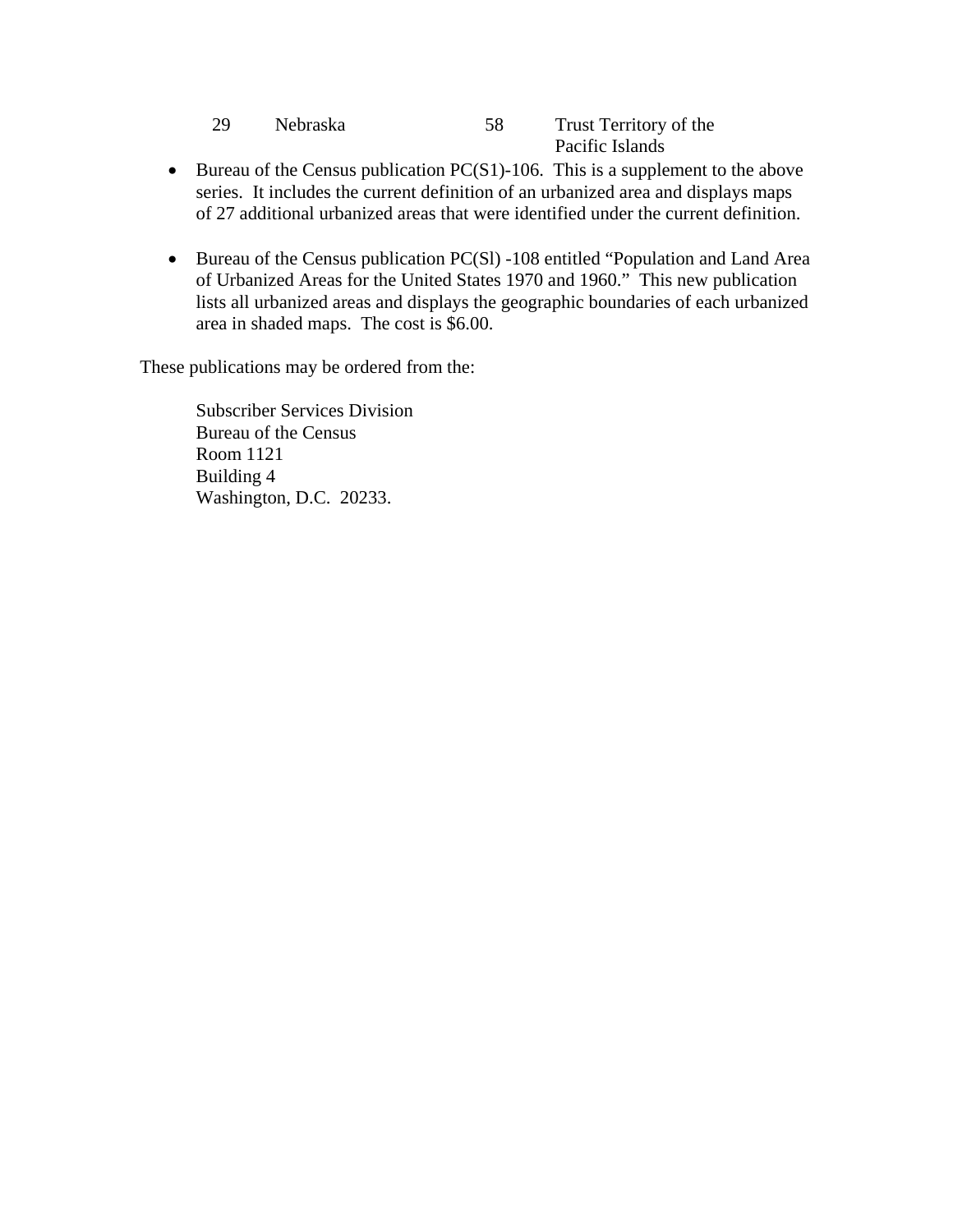# <span id="page-18-0"></span>**Table B - Contacts in the Bureau of the Census Regional Offices**

| Atlanta            | Wayne Hall             | 404-881-2274          |
|--------------------|------------------------|-----------------------|
| <b>Boston</b>      | Judith Cohen           | 617-223-0668          |
| Charlotte, N.C.    | <b>Lawrence McNutt</b> | 704-372-0711 ext. 438 |
| Chicago            | <b>Thomas Moss</b>     | 312-353-0980          |
| Dallas             | Valerie McFarland      | 214-749-2394          |
| Denver             | Jerry O'Donnell        | 303-234-5825          |
| Detroit            | <b>Timothy Jones</b>   | 313-226-4675          |
| <b>Kansas City</b> | Kenneth Wright         | 816-374-4601          |
| Los Angeles        | E. J. Steinfeld        | 213-824-7291          |
| New York           | James Hsiung           | 212-264-4730          |
| Philadelphia       | David Lewis            | 215-597-8314          |
| Seattle            | Lyle Larson            | 206-442-7080          |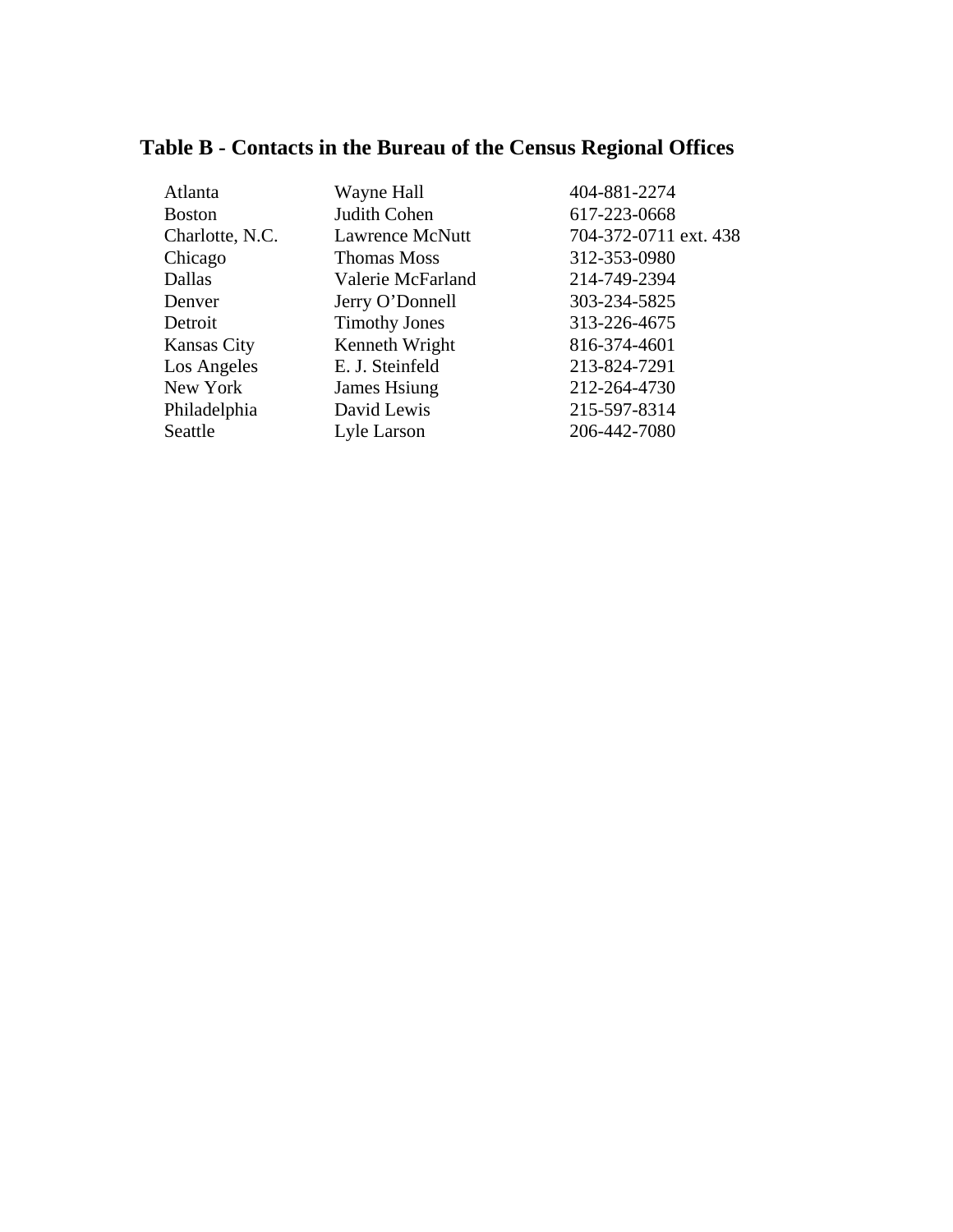## <span id="page-19-0"></span>**Table C - Cities With Boundaries Exending to Rural Populations**

The Bureau of the Census has determined that the boundaries of some cities are so extended that they include areas having rural populations. These cities have been identified as "extended cities" and the rural portion of them meets the definition of nonurbanized areas. The following is a listing of extended cities.

| I.   | <b>Boston</b>   |                          |                             |
|------|-----------------|--------------------------|-----------------------------|
|      | Maine           | $\overline{\phantom{0}}$ | <b>Auburn City</b>          |
|      | Massachusetts   |                          | Fall River city             |
| Π.   | <b>New York</b> |                          |                             |
|      | New York        | $\overline{\phantom{0}}$ | Rome city                   |
|      | New Jersey      |                          | Millville city              |
|      |                 |                          | Ringwood borough            |
|      |                 |                          | Vineland city               |
| III. | Philadelphia    |                          |                             |
|      | Pennsylvania    |                          | Archbald borough            |
|      | Virginia        |                          | Chesapeake city             |
|      |                 |                          | Virginia Beach city         |
| IV.  | <b>Atlanta</b>  |                          |                             |
|      | Alabama         |                          | Madison town                |
|      | Florida         |                          | Jacksonville city           |
|      |                 |                          | Miramar city                |
|      |                 |                          | West Palm Beach city        |
|      | South Carolina  |                          | Columbia city               |
|      | Tennessee       |                          | Memphis city                |
|      | Nashville       |                          | Davidson city               |
| V.   | Chicago         |                          |                             |
|      | Indiana         |                          | Indianapolis city           |
|      | Minnesota       |                          | Apple Valley village        |
|      |                 |                          | <b>Blane</b> city           |
|      |                 |                          | Cottage Grove village       |
|      |                 |                          | Eden Prairie village        |
|      |                 |                          | Inver Grove Heights village |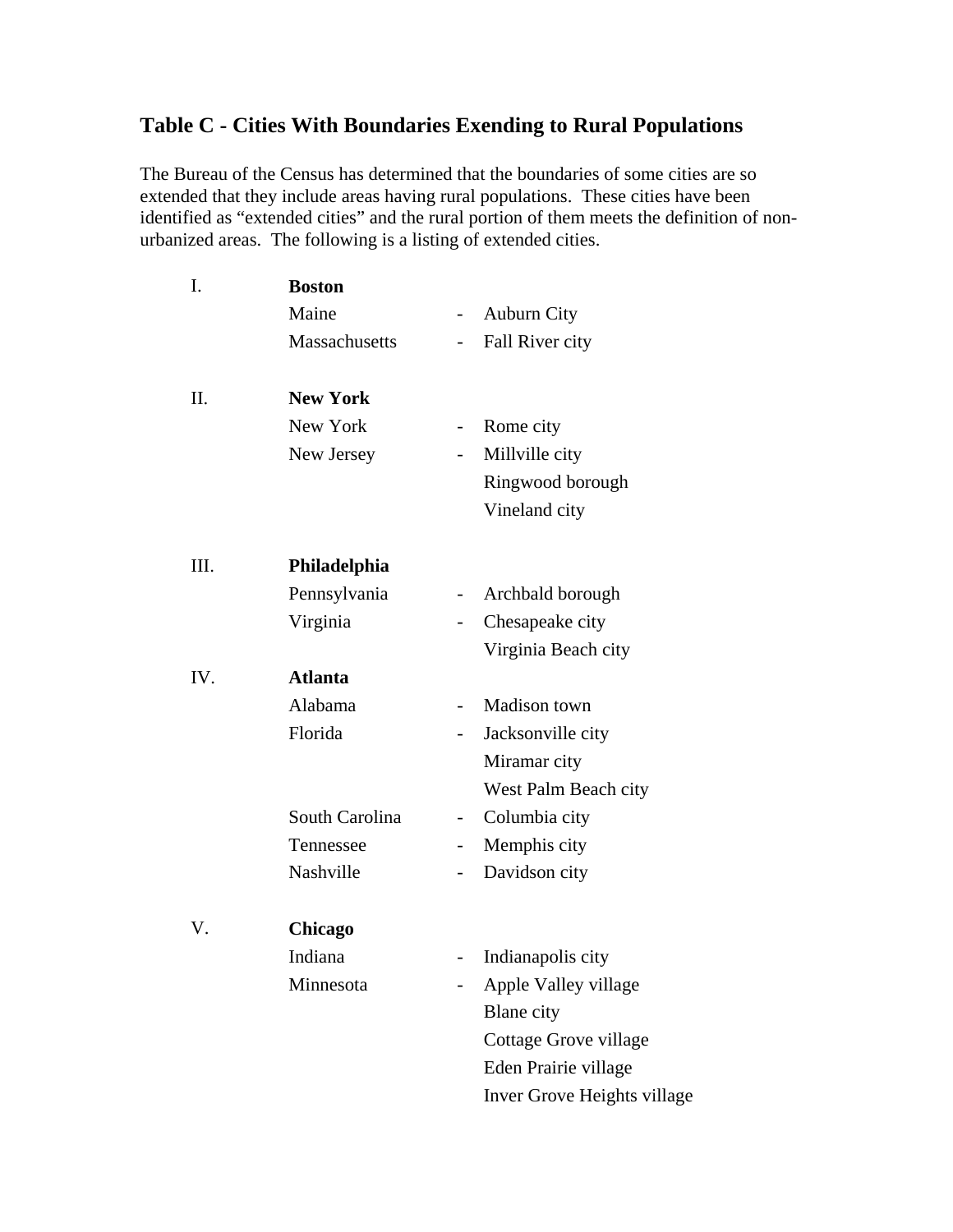|      |                    | Lake Elmo village<br>Lakeville village<br>Lino Lakes village<br>Maple Grove village<br>Medina village |  |
|------|--------------------|-------------------------------------------------------------------------------------------------------|--|
|      |                    | Minnestrista village<br>Savage village                                                                |  |
|      |                    | Woodbury village                                                                                      |  |
|      | Wisconsin          | Mequon city<br>$\overline{\phantom{0}}$                                                               |  |
|      |                    | Muskego city                                                                                          |  |
|      |                    |                                                                                                       |  |
| VI.  | <b>Dallas</b>      |                                                                                                       |  |
|      | Louisiana          | New Orleans city                                                                                      |  |
|      | Oklahoma           | <b>Broken Arrow city</b>                                                                              |  |
|      |                    | Edmond city                                                                                           |  |
|      |                    | Jones town                                                                                            |  |
|      |                    | Moore city                                                                                            |  |
|      |                    | Norman city                                                                                           |  |
|      |                    | Oklahoma City city                                                                                    |  |
|      |                    | Tulsa city                                                                                            |  |
|      | Texas              | Houston city                                                                                          |  |
|      |                    | League city                                                                                           |  |
|      |                    | Texas City city                                                                                       |  |
|      |                    | Euless village                                                                                        |  |
|      |                    |                                                                                                       |  |
| VII. | <b>Kansas City</b> |                                                                                                       |  |
|      | Iowa               | Davenport city                                                                                        |  |
|      |                    | Waterloo city                                                                                         |  |
|      | Kansas             | Leawood city                                                                                          |  |
|      |                    | Overland Park city                                                                                    |  |
|      | Missouri           | Kansas City city                                                                                      |  |
|      |                    | Lee's Summit city                                                                                     |  |
|      |                    | Liberty city                                                                                          |  |